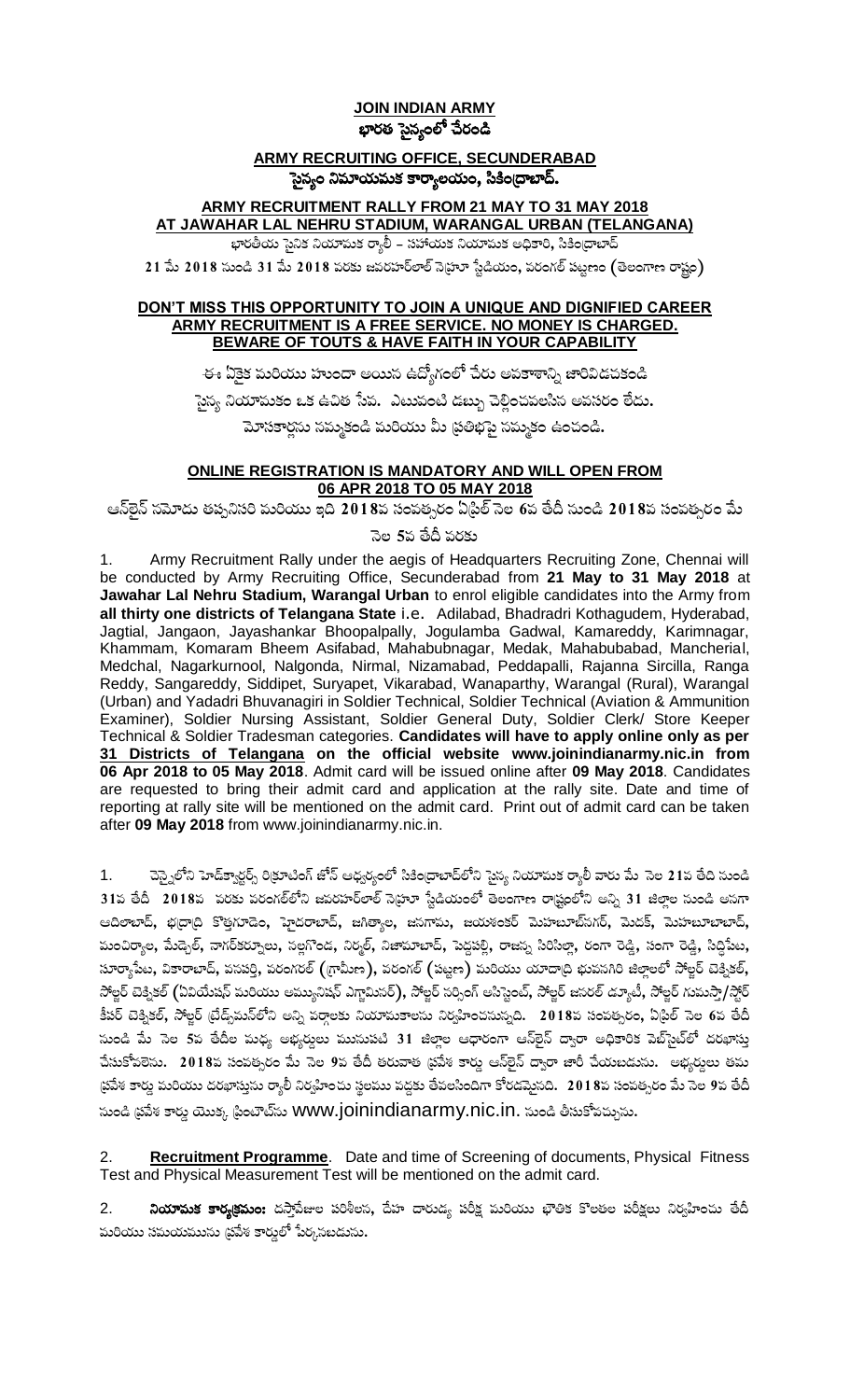- Medical Exam of Candidates. Primary medical examination will be carried out with 3. effect from 22 May 2018 at the Rally Site.
- **అభ్యర్తుల పైద్య పరీక్ష:** 2018ప సంపత్సరం మే సెల 22వ తేదీస ర్యాలీ స్థలం వద్ద (పాధమిక పైద్య పరీక్ష నిర్వహించబడును. 3.

### $Notes /$  సూచనలు/గమనికలు:

- Candidates with 10+2 Vocational Subjects are not eligible for Soldier Technical &  $(a)$ Soldier Clerk/ Store Keeper Technical categories. They can apply for Soldier Tradesman/ Soldier General Duty if meeting required percentage of marks in Class  $10^{th}$  as per Para 4(d) and (e) of eligibility conditions.
- 10+2 పృత్తి విద్యను అభ్యసించిస అభ్యర్ధులు సోల్జర్ చెక్నికల్ మరియు సోల్జర్ గుమస్తా/స్టోర్ కీపర్ చెక్నికల్ పర్గాలకు దరఖాస్తు  $(\circ)$ పేసుకొనుటకు అర్హత లేదు. అర్హత షరతులలోని పేరా 4(డి) మరియు (ఈ)లసు అసుసరించి 10ప తరగతిలో నిరీత శాతం మార్కులు పొందిస అభ్యర్శలు సోల్జర్ (టెడ్మూన్/సోల్జర్ జసరల్ డ్యూటీ కొరకు దరఖాస్తు చేసుకోవచ్చును.
- Candidates who are below 18 years of age will have to bring their parents' consent  $(b)$ certificate. Format of affidavit on Non Judicial stamp paper is attached to this notification.
- 18 సంవత్సరాల పయస్సు లోపు గల అభ్యర్శలు వారి తల్లిదండ్రుల ఆమోద ధృవీకరణ పత్రాన్ని తేవలెను. (ಬಿ) నాన్–జుడీషియల్ స్టాంఫు పేపరుపై (పమాణప(తం సమూనాను ఈ (పకటసకు జతపరచవలెసు.
- Sportsmen who have represented India at International level and State at National  $(c)$ level and even if they have not obtained 1<sup>st</sup>/2<sup>nd</sup> position are eligible for relaxation in physical standards and bonus marks in Common Entrance Examination (if passed subsequently) as per laid down policies on the subject.
- అంతర్జాతీయ స్థాయిలో భారత దేశానికి (ఫాతినిధ్యం వహించిన మరియు జాతీయ స్థాయిలో రాష్టానికి (ఫాతినిధ్యం వహించిన  $(3)$ క్రీడాకారులు వారు 1వ/2వ స్థానాలు సాధించకపోయినప్పటికీ భౌతిక ప్రమాణాలలో వారికి మినహాయింపు ఉండుసు పురియు విషయముసకు సంబంధించిన విధానాలను అనుసరించి ఉమ్మడి పరీక్ష పరీక్షలో (తరువాత ఉత్తీర్హులైన యెడల) వారికి బోసస్ మార్కులు ఇవ్వబడును.
- Sportsmen who have represented their District at State level and University team or  $(d)$ regional team at district level and have earned 1<sup>st</sup>/2<sup>nd</sup> position will be eligible for physical relaxation and bonus marks in Common Entrance Examination ( if passed subsequently) as per laid down policies on the subject.
- (යී) జిల్లా స్థాయిలో రాష్ట్ర జిల్లా మరియు యూనివర్సిటీ జట్టు లేదా ప్రాంతీయ జట్టులో ప్రాతినిధ్యం వహించిన క్రీడాకారులను మరియు 1 వ / 2 స్థానానికి సంపాదించిన క్రీడాకారులకు సాధారణ ప్రవే<del>శ</del> పరీక్షలో బోనస్ మార్కులు (అర్హత తరువాత) విషయం.
- $(e)$ For Clerk category, the entire question paper (all 50 questions) will be attempted on OMR Sheet and no separate subjective answer sheet will be used for English section.
- క్లర్క్ వర్గానికి, మొత్తం ప్రశ్నాపత్రం (మొత్తం 50 ప్రశ్నలు) OMR పీట్పై ప్రయత్నించబడుతుంది మరియు ఆంగ్ల (ಕ್ಕು) విభాగానికి ప్రత్యేకమైన ఆట్లైక్టిప్ రెస్పాస్స్ షీట్ ఉపయోగించబడదు.

### CANDIDATES WILL REPORT TO JAWAHARLAL NEHRU STADIUM, WARANGAL URBAN (TELANGANA) AT 0030 HRS ON THE SCHEDULED DATE AS PER THE PROGRAMME **GIVEN IN THEIR ADMIT CARD.**

అభ్యర్శలకు జారీ చేయబడిన (ప్రవేశ కార్శలో సూచించిబడిన కార్యక్రమం (ప్రకారం అభ్యర్శలు జవరహర్లాల్ సెహ్రూ ్టేడియం, వరంగల్ పట్టణం (తెలంగాణ రాష్ట్రం)వద్ద 0030 గంటలకు హాజరు కావలెను.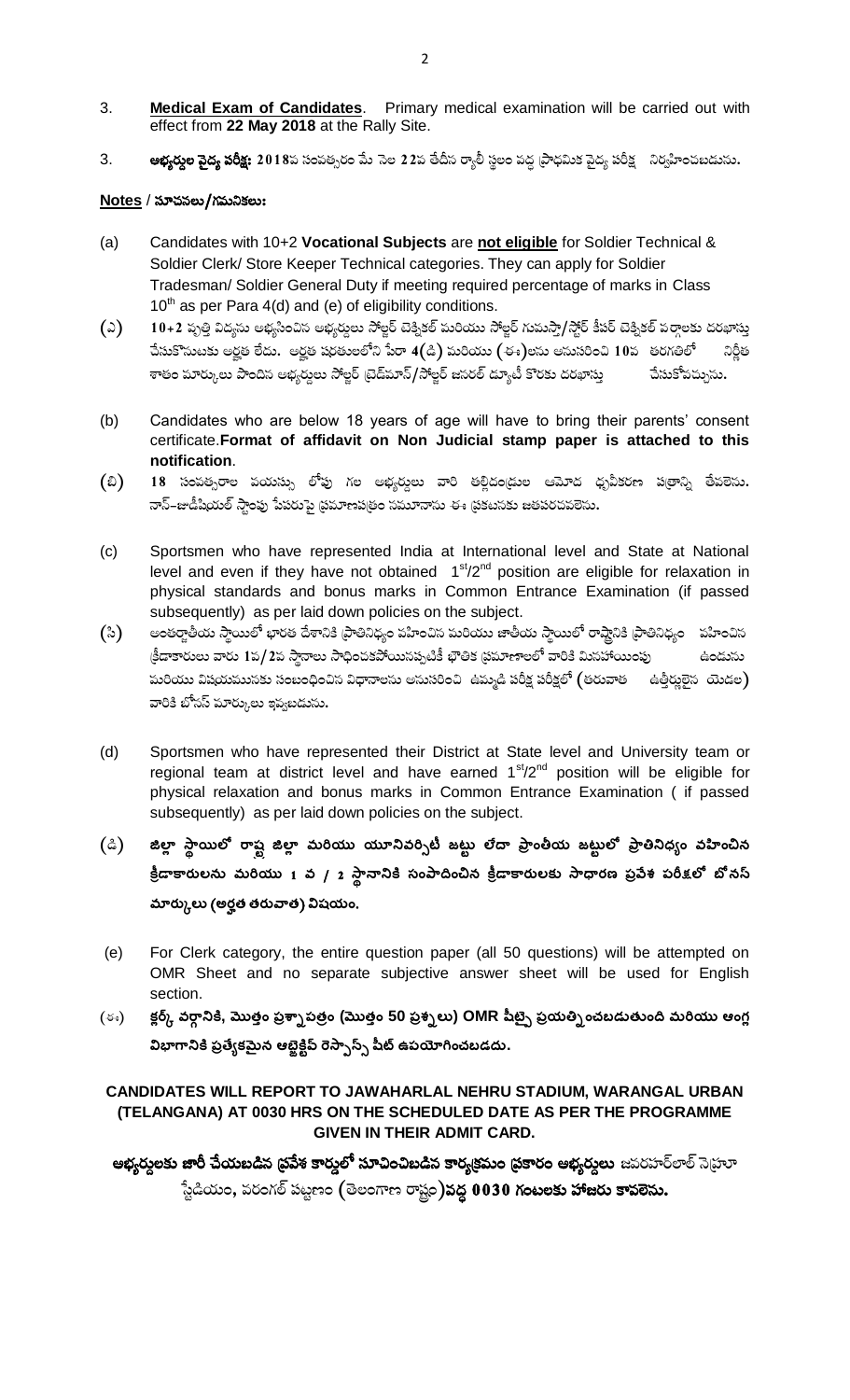#### <u>Eligibility Conditions /అర్హత షరతులు :</u> 4.

| S No<br>క్రమ<br>సంఖ్య | <b>Categories</b><br>వర్తాలు                                  | <b>Height</b><br>(in cm)<br>ఎతు<br>('ಸಂ.ಮಿ | Weight<br>(in kg)<br>బరువు<br>(కే.జీలు) | <b>Chest</b><br>(in cm)<br>ಘಾ<br>(ಒಂ.ಮಿ)                   | <b>Educational Qualification</b><br>విద్యార్థత                                                                                                                                                                                                                                                                                                                                                                                                                                                                                                                                                                |
|-----------------------|---------------------------------------------------------------|--------------------------------------------|-----------------------------------------|------------------------------------------------------------|---------------------------------------------------------------------------------------------------------------------------------------------------------------------------------------------------------------------------------------------------------------------------------------------------------------------------------------------------------------------------------------------------------------------------------------------------------------------------------------------------------------------------------------------------------------------------------------------------------------|
|                       | <b>Soldier Technical</b>                                      | 165                                        | 50                                      | 77cms &<br>5 cms<br>expansion                              | Intermediate Examination<br>$10+2/$<br>pass in Science with Physics,<br>Chemistry, Maths and English<br>with 50% marks in aggregate and<br>40% marks in each subject.                                                                                                                                                                                                                                                                                                                                                                                                                                         |
| (a)                   | సోల్డర్ చిక్నికల్                                             | 165<br>50                                  |                                         | 77 సెం.మీ<br>గాలి పీల్చిసప్పుడు<br>5 సెం.మీ<br>పెరుగుదల    | $10+2/\tilde{\varphi}$ తిక శాస్త్రం (ఫిజిక్స్), రసాయన<br>శాస్త్రం (కెమిస్టీ), గణితం (మాత్స్) మరియు<br>ఆంగ్లంలో సంకలితం 50% మరియు (పతి<br>పాఠ్యాంశములో 40%తో ఇంటర్మీడియేట్ పరీక్ష<br>.ઉન્ટ્ર ఉండాలి.                                                                                                                                                                                                                                                                                                                                                                                                           |
| (b)                   | Soldier Technical<br>(Aviation &<br>Ammunition<br>Examiner)   | 165                                        | 50                                      | 77 cms &<br>5 cms<br>expansion                             | 10+2/ Intermediate Exam pass in<br>Science with Physics, Chemistry,<br>English<br>Maths<br>and<br>with<br>50%<br>marks in aggregate and 40%<br>marks in each subject OR<br><b>Three</b><br>Diploma<br>in<br>years<br>Engineering<br>(Mechanical/Electrical/<br>Automobiles/ Computer Science/<br>&<br>Instrumentation<br>Electronic<br>Engineering) from a recognized<br>Polytechnic Institute/ ITI.<br><b>Candidates holding Diploma in</b><br><b>Civil</b><br><b>Engineering</b><br>are<br>not<br>eligible to apply<br>(No education<br>relaxation for<br>this<br>is<br>existing<br>category<br>presently). |
|                       | సోల్జర్ చిక్నికల్<br>(ఏవియేషన్ అండ్<br>ఎమ్యునిషన్ ఎగ్జామినర్) | 165                                        | 50                                      | 77 సెం.మీ<br>గాలి<br>పీల్చిసప్పుడు 5<br>సెం.మీ<br>పెరుగుదల | $10+2/\tilde{\varphi}$ 'తిక శాస్త్రం (ఫిజిక్స్), రసాయన<br>శాస్త్రం (కెమిస్టీ), గణితం (మాత్ <sub>న</sub> ) మరియు<br>ఆంగ్లంలో సంకలితం 50% పురియు (ఫతి<br>పాఠ్యాంశములో 40%తో ఇంటర్మీడియేట్ పరీక్ష<br>కిత్తీర్హులై ఉండాలి.<br>లేక<br>గుర్తింపు పొందిస పాలిటెక్నిక్ సంస్థ / ఐ.టి.ఐ<br>సుండి మూడు సంవత్సరాల ఇంజనీరింగ్ డిప్లమా<br>(మెకానికల్/ ఎలక్షికల్/ ఆటోమొబైల్స్/<br>కంప్యూటర్ సైన్స్/ ఏలక్ష్రానిక్ మరియు<br>ఇన్స్ట్రమెంటేషన్ ఇంజనీరింగ్)లో ఉత్తీర్ణులై<br>ఉండాలి.<br>((పసుతం ఈ పర్గంలో ఎటువంటి విద్యా<br>మినహాయింపు లేదు).                                                                                     |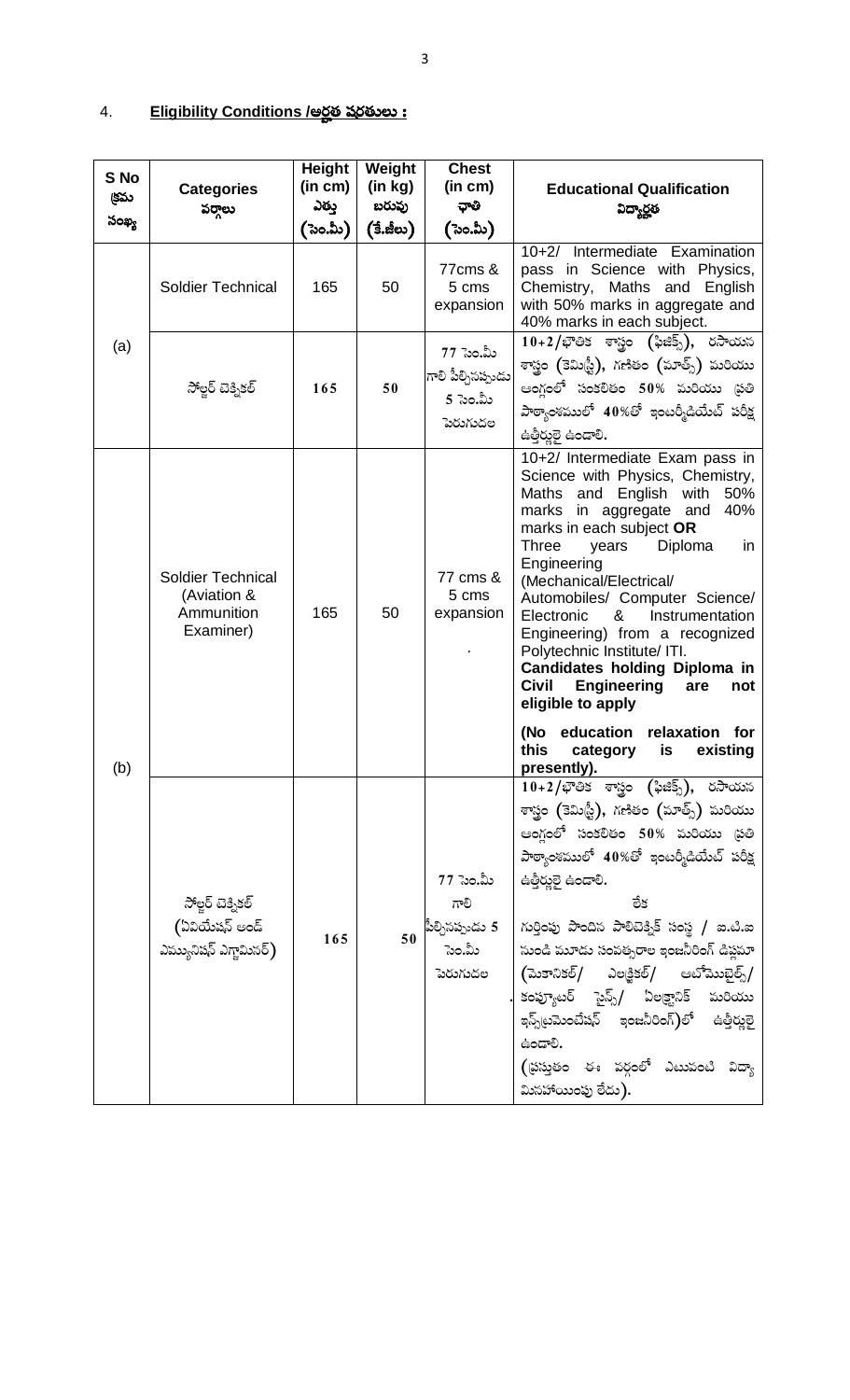| S No<br>క్రమ | <b>Categories</b><br>వర్తాలు        | <b>Height</b><br>(in cm)<br>ఎతు | Weight<br>(in kg)<br>బరువు | <b>Chest</b><br>(in cm)<br>ಧಾ                                      | <b>Educational Qualification</b><br>విద్యార్థత                                                                                                                                                                                                                                                                                                                                                                                                                                                                                                                                                                      |
|--------------|-------------------------------------|---------------------------------|----------------------------|--------------------------------------------------------------------|---------------------------------------------------------------------------------------------------------------------------------------------------------------------------------------------------------------------------------------------------------------------------------------------------------------------------------------------------------------------------------------------------------------------------------------------------------------------------------------------------------------------------------------------------------------------------------------------------------------------|
| సంఖ్య        |                                     | (`ಸಿಂ.ಮಿ)                       | (కే.జీలు)                  | (ಒಂ.ಮಿ)                                                            |                                                                                                                                                                                                                                                                                                                                                                                                                                                                                                                                                                                                                     |
|              | <b>Soldier Nursing</b><br>Assistant | 165                             | 50                         | 77cms &<br>5 cms<br>expansion                                      | 10+2/Intermediate<br>pass<br>in<br>Science with Physics, Chemistry,<br>Biology and English with 40%<br>marks in compulsory subject and<br>50% marks in aggregate.<br>OR<br>B.Sc Degree (Botany/Zoology/Bio<br>Science) and English (simple<br>pass). Stipulation of marks laid<br>down at 10+2 level will not be<br>applicable for B.Sc.<br>degree.<br>However, the candidates should<br>have studied all the four special<br>subjects in class XII <sup>th</sup> also.                                                                                                                                             |
| (c)          | సోల్జర్ సర్పింగ్ అసిస్టెంట్         | 165                             | 50                         | 77 సెం.మీ<br>గాలి పీల్చిసప్పుడు<br>5 సెం.మీ<br>పెరుగుదల            | $10+2/\tilde{\varphi}$ తిక శాస్త్రం (ఫిజిక్స్), రసాయన<br>శాస్త్రం (కెమిస్టీ), వృక్ష శాస్త్రం (బయోలజి)<br>మరియు ఆంగ్లంలో తప్పనిసరి పాఠ్యాంశములో<br>సంకలితం 50% మరియు (పతి పాఠ్యాంశములో<br>40%తో ఇంటర్మీడియేట్ పరీక్ష ఉత్తీర్ణులై<br>ఉండాలి.<br>లేక<br>బి.యస్.సి డిగ్రీ (బోటని (పృక్ష<br>శాస్త్రం)/జువాలజి (జంతు శాస్త్రం)/ బయో<br>సైన్స్) పురియు ఆంగ్లంలో (సాధారణ<br>ఉత్తీర్ణత). 10+2 స్థాయిలో నిర్ణీత మార్కులు<br>బి.యస్.సి డిగ్రీకు వర్తించవు. అయినపృటికీ,<br>12వ తరగతిలో అభ్యర్శలు నాలుగు (ప్యత్యేక<br>పాఠ్యాంశములన్నిటినీ చదివి ఉండవలెను.                                                                        |
| (d)          | <b>Soldier General</b><br>Duty      | 166                             | 50                         | 77cms &<br>5 cms<br>expansion                                      | (i) $10^{th}$ Pass with 45% marks in<br>aggregate and minimum 33%<br>marks in each subject studied in<br>matric/ 10 <sup>th</sup> / SSLC Level without<br>mentioning in any specific subject.<br><b>OR</b><br>minimum 'D'<br>grade<br><sub>in</sub><br>individual subjects and overall<br>aggregate of 'C-2' grade or 4.75<br>pts for board with Grade system.<br>However, Marks Sheet with marks<br>in figures will be produced during<br>rally.<br>(ii)<br>Stipulated marks percentage<br>for 10 <sup>th</sup> pass will be waived off for<br>candidates<br>having 10+2<br>and<br>higher education qualification. |
|              | సోల్డర్ జసరల్ డ్యూటి                | 166                             | 50                         | 77 సెం.మీ<br>గాలి పీల్చినప్పుడు<br> <br>      5 సెం.మీ<br>పెరుగుదల | 10+2 అన్ని విషయాలలో సాధారణ ఉత్తీర్ణతను<br>మినహాయించి (పతి పాఠ్యాంశములో 33%తో<br>ఉత్తీర్ణత/ సి2 గ్రేడ్ లేక గ్రేడ్ పద్ధతిలో 4.75<br>పాయింట్లు పురియు సంకలితంగా 45%<br>మార్కులతో 10వ తరగతి ఉత్తీర్ణత కలిగి<br>ఉండాలి. 10+2 మరియు ఉస్సత విద్యార్థత<br>కలిగిన అభ్యర్శలకు నిర్ణీత మార్కుల శాతం<br>సుండి మినహాయించబడును. 10వ తరగతి<br>ఉత్తీర్ణులైన అభ్యర్శలకు 33% లేక అంతకు<br>మించిస మార్కులు లేక రెండవ భాషలో డి–1<br>గేడ్ పొంది ఉండాలి.                                                                                                                                                                                  |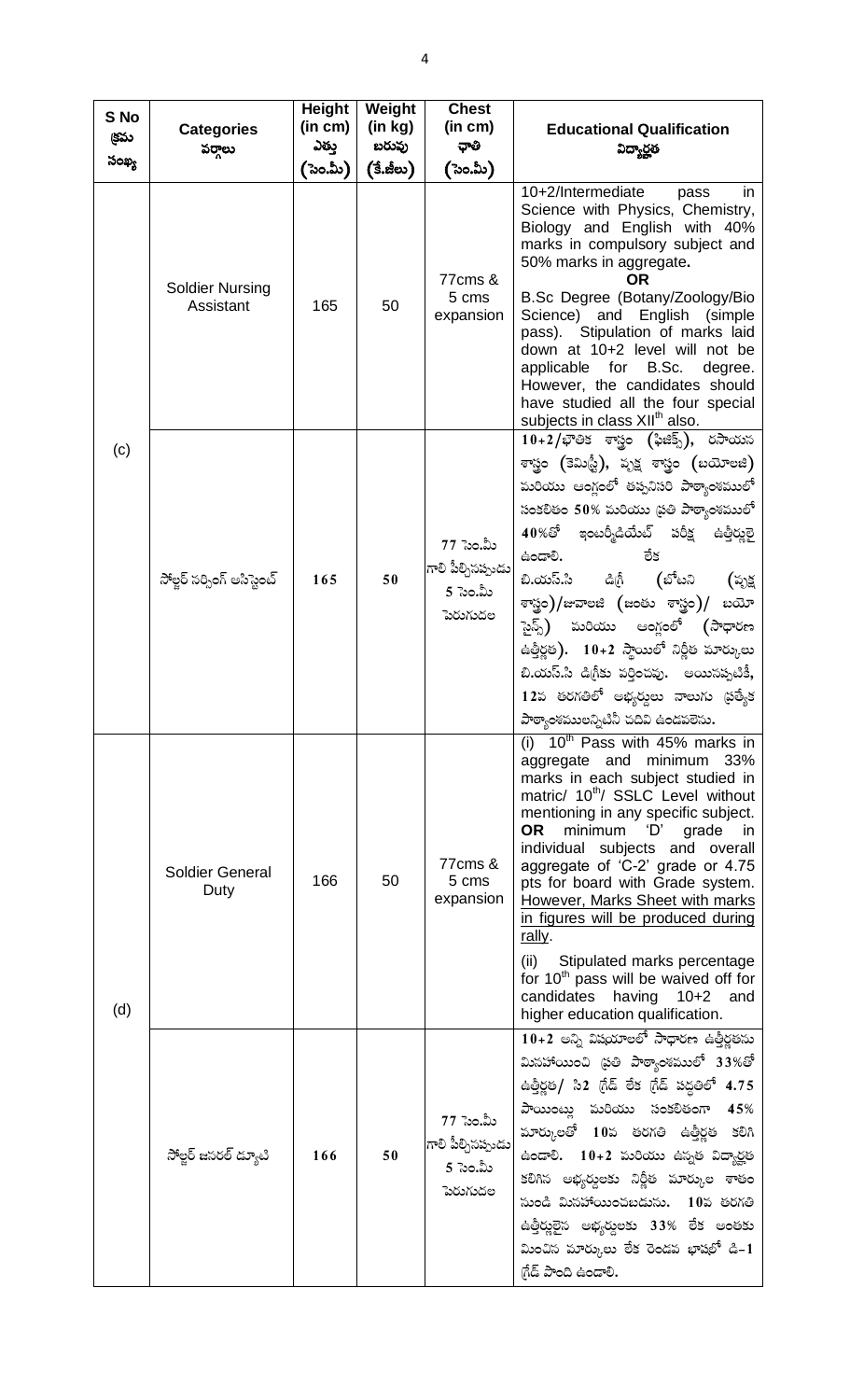| S No<br>క్రమ | <b>Categories</b><br>వర్గాలు                    | <b>Height</b><br>(in cm) | Weight<br>(in kg)<br>బరువు | <b>Chest</b><br>(in cm)                                    | <b>Educational Qualification</b><br>ವಿದ್ಯಾರ್ರ್ನ                                                                                                                                                                                                                                                                                                                                                                                                                                                                           |
|--------------|-------------------------------------------------|--------------------------|----------------------------|------------------------------------------------------------|---------------------------------------------------------------------------------------------------------------------------------------------------------------------------------------------------------------------------------------------------------------------------------------------------------------------------------------------------------------------------------------------------------------------------------------------------------------------------------------------------------------------------|
| సంఖ్య        |                                                 | ఎతుౖ<br>(`ನಿಂ.ಮಿ)        | (కే.జీలు)                  | ಧಾ<br>('ಸಿಂ.ಮಿ)                                            |                                                                                                                                                                                                                                                                                                                                                                                                                                                                                                                           |
| (e)          | Soldier Tradesman                               | 166                      | 48                         | 76 cms &<br>5 cms<br>expansion                             | 8 <sup>th</sup> Class Pass.<br>(i)<br>For House Keeper, Mess Keeper<br>& Syce.<br>10 <sup>th</sup> Class Pass.<br>(ii)<br>For Chef, Washerman, Dresser,<br>Steward, Tailor, Artisan (Wood<br>Work),<br>Artisan<br>(Metallurgy),<br>(ER),<br>Support Staff<br>Artisan<br>(Construction) and all other trades<br>10 <sup>th</sup> simple pass/ ITI qualification<br>respective<br>trades.<br>Only<br>in<br>candidates who have undertaken<br>class X Board Exam would be<br>considered.                                     |
|              | సోల్జర్ ట్రేడ్స్మ్ష్                            | 166                      | 48                         | 76 సెం.మీ<br>ಗಾಲಿ<br>పీల్చిసప్పుడు<br>5 సెం.మీ<br>పెరుగుదల | (జీ) 8వ తరగతి ఉత్తీర్ణత:<br>హౌస్ కీపర్, మెస్ కీపర్ మరియు సైస్.<br>$(\hat{z}\hat{z})$ 10వ తరగతి ఉత్తీర్ణత:<br>పంట మనిషి, బట్టలు ఉతుకువాడు, డైసెర్,<br>స్టీడార్డ్, దర్జి, కళాకారుడు (చెక్క పని),<br>కళాకారుడు (లోహ పని), మద్దతు సిబ్బంది<br>(ఈ. ఆర్), కళాకారుడు (నిర్మాణం) మరియు<br>ఇతర ట్రేడ్లలో చేరు అభ్యర్శలు సాధారణ 10వ<br>తరగతి ఉత్తీర్ణత/సంబంధిత ట్రేడ్లలో ఐ.టి.ఐ<br>అర్హత కలిగి ఉండాలి. 10వ తరగతి బోర్డ్ పరీక్ష<br>ఉత్తీర్ణులైన అభ్యర్శలను మాత్రమే పరిగణలోకి<br>తీసుకోబడుసు.                                         |
| (f)          | Soldier Clerk/ Store<br><b>Keeper Technical</b> | 162                      | 50                         | 77cms &<br>5 cms<br>expansion                              | (i)<br>Should have secured 50%<br>marks in each subject and 60%<br>marks in aggregate in class XII.<br>Should have<br>studied<br>(ii)<br>English and Math/Accts/Book<br>Keeping in Class XII or class X<br>should<br>and<br>have<br>secured<br>minimum 50% marks in each of<br>these subjects, whether studied in<br>Class XII or X.<br>Even if a candidate is<br>(iii)<br>Graduate<br>has<br>higher<br>or<br>a<br>qualification, percentage marks<br>scored in Class XII would be<br>applicable towards his eligibility. |
|              | సోల్జర్ గుమస్తా/ స్టోర్ కీపర్<br>చెక్సికల్      | 162                      | 50                         | 77 సెం.మీ<br>ಗಾಲಿ<br>పీల్చిసప్పుడు<br>5 సెం.మీ<br>పెరుగుదల | (జీ) 12వ తరగతిలో (పతి పాఠ్యాంశములో<br>$50\%$ మార్కులు మరియు సంకలితం 60%<br>మార్కులు కలిగి ఉండాలి.<br>(జీజీ) 12వ తరగతి లేక 10వ తరగతిలో<br>ఆంగ్టం మరియు గణితం/అకౌంట్స్/బుక్ కీపింగ్<br>పాఠ్యాంశాలలో (పతి పాఠ్యాంశములో 50%<br>మార్కులు కలిగి ఉండాలి.<br>(జీజీజీ) అభ్యర్ధి గ్రాడ్యుయేట్ లేక ఉస్నత<br>విద్యార్హత కలిగి ఉస్నప్పటికీ తన అర్హత<br>నిర్ణయించుటకు 12వ తరగతిలో మార్కులను<br>పరిగణలోకి తీసుకోబడును.                                                                                                                   |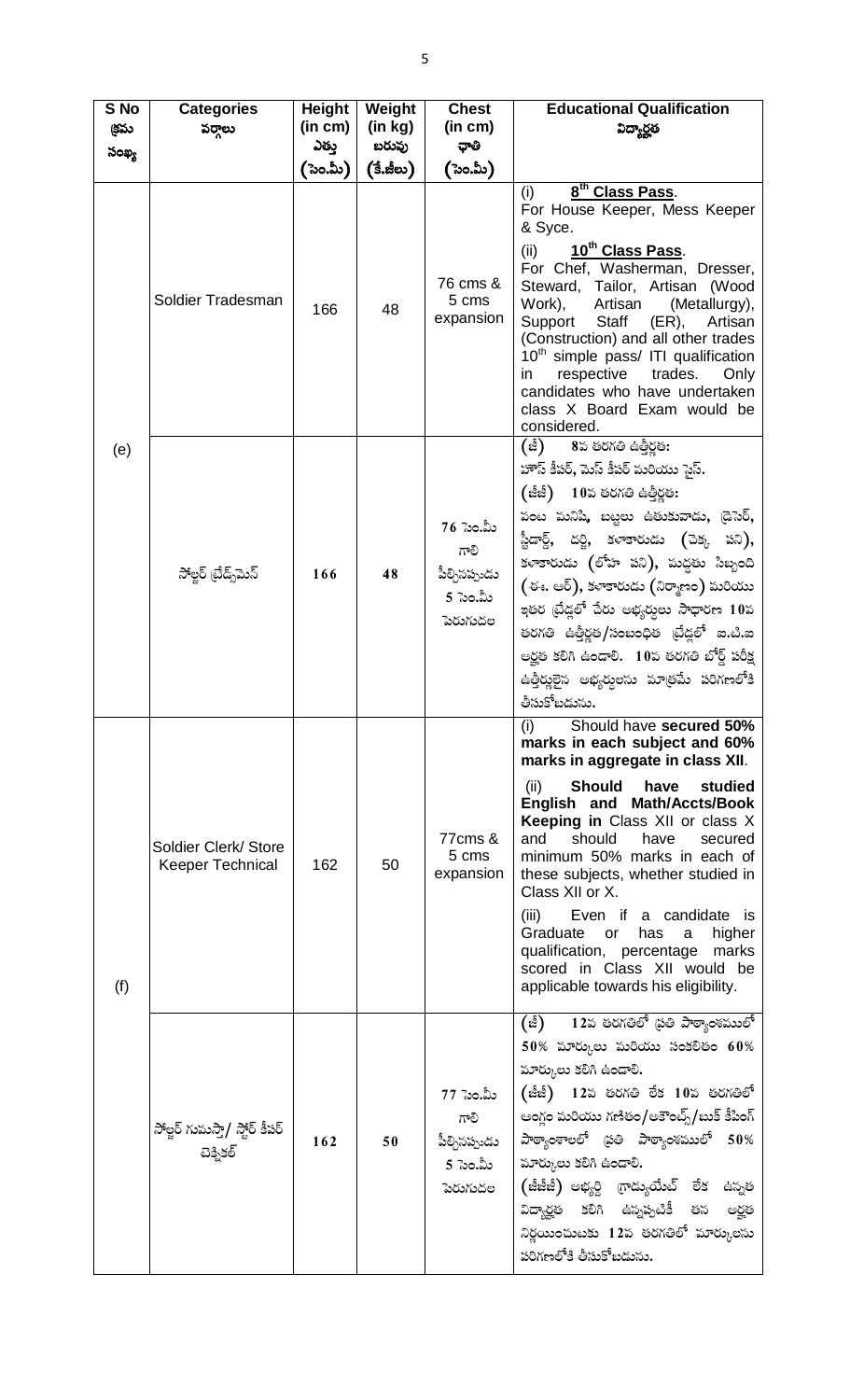5. The candidates who have passed Class 10th with GPA/ grade system will also carry their mark sheet showing marks in figures obtained from respective board. The marks sheet should be produced during the rally and is a mandatory requirement. Candidates not carrying marks sheet showing marks in figure will not be allowed to attend the rally/will be disqualified in documentation.

10వ తరగతి జి.పి.ఏ/(గేడ్ పద్ధతిలో ఉత్తీర్ణత పొందిన అభ్యర్ధి సంబంధిత బోర్డ్ యొక్క 5. మార్కుల షిట్ను తప్పనిసరిగా అలేవలయును. అట్టి మార్కుల షీట్ను ర్యాలీ సమయంలో చూపించవలసి ఉండును మరియు ఈ కామన్ (ప్రపేశ పరీక్షలో పాల్గొనుటకు ఈ మార్కుల షీట్ తప్పనిసరి.

Age Group. Age of the candidate will be counted as on 01 Oct 2018. Age criteria 6. for the recruitment rally will be as under:-

పయస్సు వర్గం: అభ్యర్ధి వయస్సు 2018వ సంవత్సరం అక్టోబర్ సెల 1వ తేదీ నాటికి లెక్కించబడును. నియామక ర్యాలీ 6. కొరకు పయస్సు ప్రక్రియ ఈ క్రింది విధంగా ఉప్పది:-

| S No        | Category                                                                                                                                                   | <b>Age Criteria</b>                                                              |
|-------------|------------------------------------------------------------------------------------------------------------------------------------------------------------|----------------------------------------------------------------------------------|
| (క్రమ సంఖ్య | పరం                                                                                                                                                        | పయస్సు (ప్రక్రియ                                                                 |
| (a)         | Soldier Technical/ Soldier Technical<br>(Aviation & Ammunition Examiner)<br>సోల్హర్ చిక్నికల్ /<br>సోల్జర్ చెక్నికల్ (ఏవియేషన్ అండ్ ఎమ్యునిషన్ ఎగ్జామిసర్) | 17 years 06 months to 23 years.<br>17 సంవత్సరాల 06 సెలల నుండి 23 సంవత్సరాల వరకు. |
| (b)         | <b>Soldier Nursing Assistant</b><br>సోల్టర్ సర్పింగ్ అసిస్టెంట్                                                                                            | 17 years 06 months to 23 years.<br>17 సంవత్సరాల 06 సెలల నుండి 23 సంవత్సరాల వరకు. |
| (c)         | <b>Soldier General Duty</b><br>సోల్టర్ జసరల్ డ్యూటి                                                                                                        | 17 years 06 months to 21 years.<br>17 సంవత్సరాల 06 సెలల నుండి 21 సంవత్సరాల వరకు. |
| (d)         | Soldier Clerk/ Soldier Store Keeper<br>Technical<br>సోల్జర్ గుమస్తా/సోల్జర్ స్టోర్ కీపర్ టెక్నికల్                                                         | 17 years 06 months to 23 years.<br>17 సంవత్సరాల 06 సెలల నుండి 23 సంవత్సరాల వరకు. |
| (e)         | Soldier Tradesman<br>సోల్షర్ (బేడ్చ్ఎున్                                                                                                                   | 17 years 06 months to 23 years.<br>17 సంవత్సరాల 06 సెలల నుండి 23 సంవత్సరాల వరకు. |

#### $7.$ Other Conditions. / ఇతర షరతులు:

The candidates should be medically fit to join Indian Army at the time of Rally.  $(a)$ ర్యాలీ సమయంలో భారత సైన్యంలో చేరు అభ్యర్శలు వైద్యపరంగా ఆరోగ్యంగా ఉండవలెసు.

#### For candidates below the age of 21 years, Indian Army will enroll only  $(b)$ unmarried candidates.

భారత సైన్యంలో చేరు 21 సంవత్సరాల వయస్సు లోపు ఉన్న అభ్యర్ధులు కేవలం అవివాహితులసు మాత్రమే సమోదు చేయబడుసు.

Tatoo/ Engraving. Permanent body tattoos are only permitted on inner face of  $(c)$ forearm i.e. from inside of elbow to the wrist and on the reverse side of palm/back (dorsal) side of hand. Permanent body tattoos on any other part of the body is not acceptable and candidate will be barred from further selection. Tribes with tattoo mark on the face or body as per their existing custom and traditions will be permitted on on a case to case basis

పచ్చబొట్ట/ చెక్కుట / ఎన్[్నింగ్: శరీరంపై శాశ్వత పచ్చబొట్టు అరచేతి లోపలి భాగంలో మాత్రమే అనగా మోచేతి లోపలి భాగం సుండి మణికట్టు వరకు మరియు అరచేతి/ చేతి వెసుక వైపు మాత్రమే అనుమతించబడును. ఇతర భాగాలలో ఉన్న శాశ్వత శరీర పచ్చబొట్టు ఆమోదించబడదు మరియు అభ్యర్ధి తదుపరి ఎంపిక నుండి నిషేధించబడును. గిరిజనుల విషయంలో ముఖంపై లేక శరీరంపై ఉన్న పచ్చబొట్ట ప్రస్తుతం వారి సంప్రదాయ ఆధారంగా అనుమతించబడును.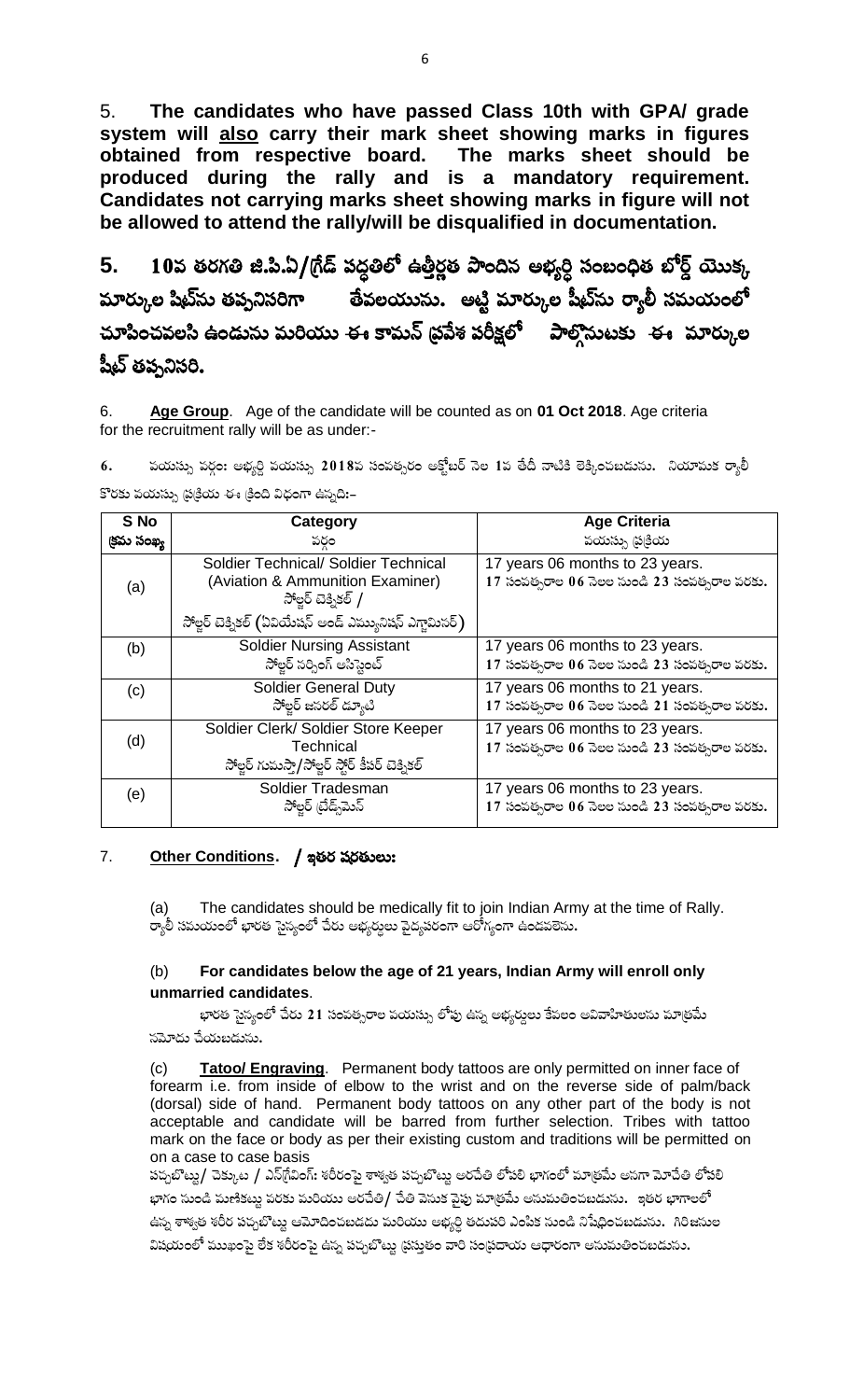Registration. All candidates are required to register themselves online on the website 8. www.joinindianarmy.nic.in and apply online wef 06 Apr 2018 to 05 May 2018. Kindly read instructions for registration and filling application forms on HQ Rtg Zone, Chennai web page of the join Indian army website.

8. **సమోదు:** అభ్యర్తులందరూ వారికి వారుగా ఆన్అైన్ పెబ్సైట్లలో 2018ప సంపత్సరం ఏడ్రిల్ సెల 6ప తేదీ సుండి మే `సెల 5ప తేదీ పరకు సమోదు చేసుకోవలెసు. సమోదు చేసుకొనుటకు పురియు దరఖాసు ఫారంల కొరకు జాయిన్ ఇండియన్ ఆర్మి పెబ్స్టేట్లో హెడ్ క్వార్టర్స్, రిక్రూటింగ్ జోన్, చెస్నైపై సూచనలసు చదవండి.

Go to www.joinindianarmy.nic.in

#### How to apply online? 9.

JCOs/OR\_Apply/Login Click Registration  $\overline{\mathsf{C}}$  ontinue Fill up details  $\overline{\S}$ ave Under Already registration Enter Login Details ┸ Login Dashboard Opens Click Apply on Category You are Eligible Read Instruction  $\rightarrow$  Continue Fill in Personal Information Save & Continue Enter Communication Details → Save & Continue Enter Non Dispensation/Sports/NCC Details → Save & Continue Enter Education Details  $\rightarrow$  Add Click on the Add Education Certificate & Enter Marks of all Subjects Continue Enter Marks of All Subjects → Continue Now you can see Summary of Your Information Submit Now Roll No is Generated Login 10-15 Days Prior to 1<sup>st</sup> Day of the Rally to Download & Print Admit Card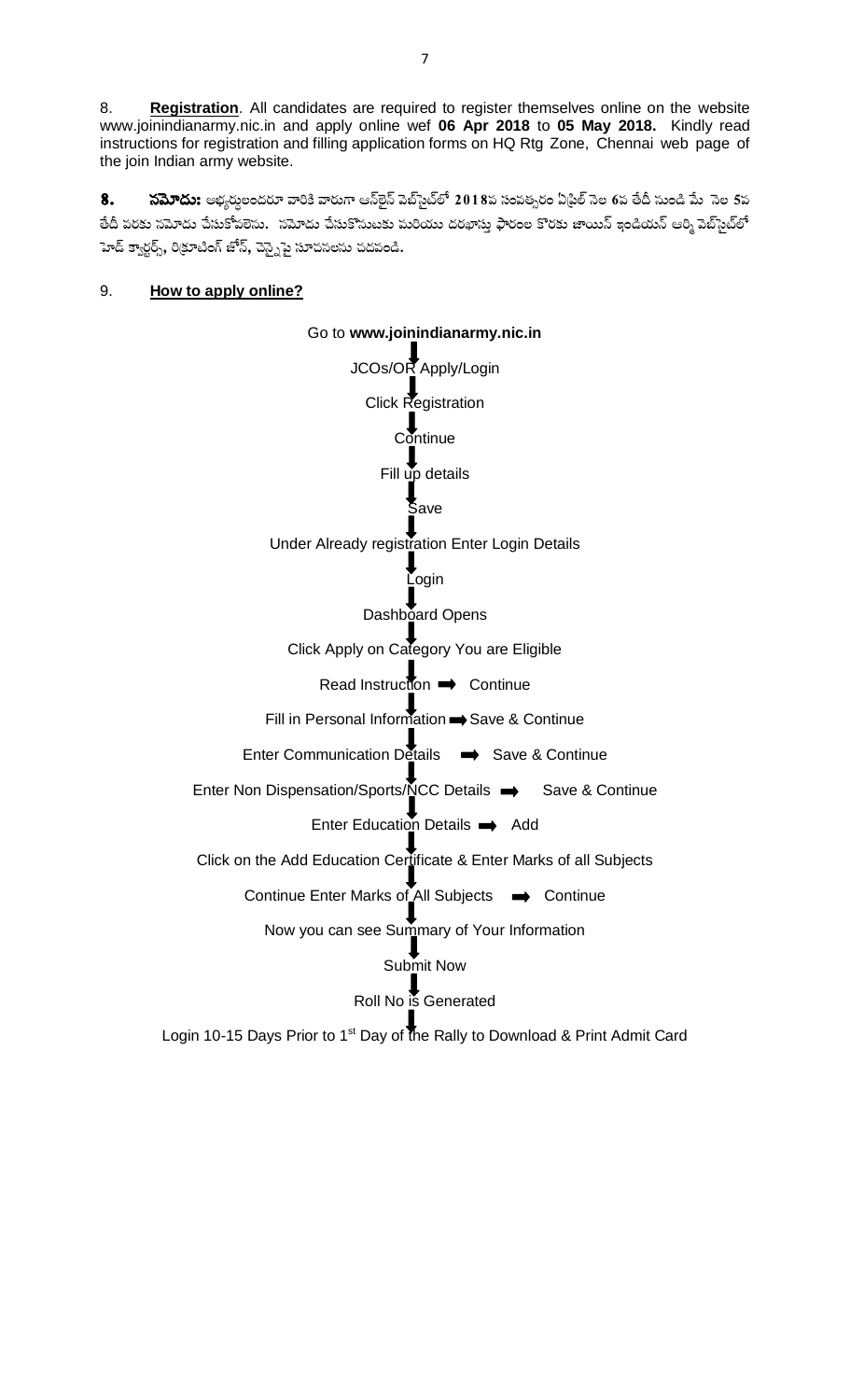9. ఆన్లెస్ దరఖాస్తు ఎలా**?** 

www.joinindianarmy.nic.in కు వెళ్ళండి J JCOs / OR దరఖాస్తు / లాగిన్  $\mathbf{I}$ నమోదు క్లిక్ చేయండి  $\mathbf{l}$ కొనసాగించు  $\downarrow$ వివరాలను పూరించండి  $\downarrow$ సేవ్  $\downarrow$ 

ఇప్పటికే నమోదు నమోదు లాగిన్ వివరాలు

## $\mathbf I$

లాగిన్ అవ్వండి  $\downarrow$ 

.<br>డావ్బోర్డ్ తెరుచుకుంటుంది

 $\bf{l}$ మీరు అర్హత పొందిన వర్గంపై వర్తించు క్లిక్ చేయండి

> $\mathbf l$ .<br>ఇన్స్ట<sub>క్ష</sub>న్ చదవండి ➡ కొనసాగించు

 $\mathbf l$ వ్యక్తిగత సమాచారం పూరించండి <del>••</del> సేవ్ & కొనసాగించండి

 $\mathbf{l}$ కమ్యూనికేషన్ వివరాలను నమోదు చేయండి  $\implies$  సేవ్ &కొనసాగించండి

T నాన్ డిస్పెన్సేషన్ / స్పోర్ట్స్ / NCC వివరాలు నమోదు చేయండి  $\blacktriangleright$  సేవ్ & కొనసాగించండి J

విద్య వివరాలు ➡ోజోడించండి

 $\blacksquare$ జోడించు ఎడ్యుకేషన్ సర్టిఫికేట్ నొక్కండి - అన్ని అంశాల మార్కులు ఎంటర్ చేయండి

л కొనసాగించు అన్ని విషయాల మార్కులను కొనసాగించు  $\implies$  కొనసాగించండి

మీ సమాచార సారాంశం ఇప్పుడు మీరు చూడవచ్చు

l ఇప్పుడు సమర్పించండి

 $\downarrow$ రోల్ నెండ్ స్ృషిసంచబడింది п

లాగిన్ - ప్రింట్ అడ్మిట్ కార్డు కు ర్యాలీ 1 వ రోజు ముందు 10-15 రోజుల లాగిన్ అవ్వండి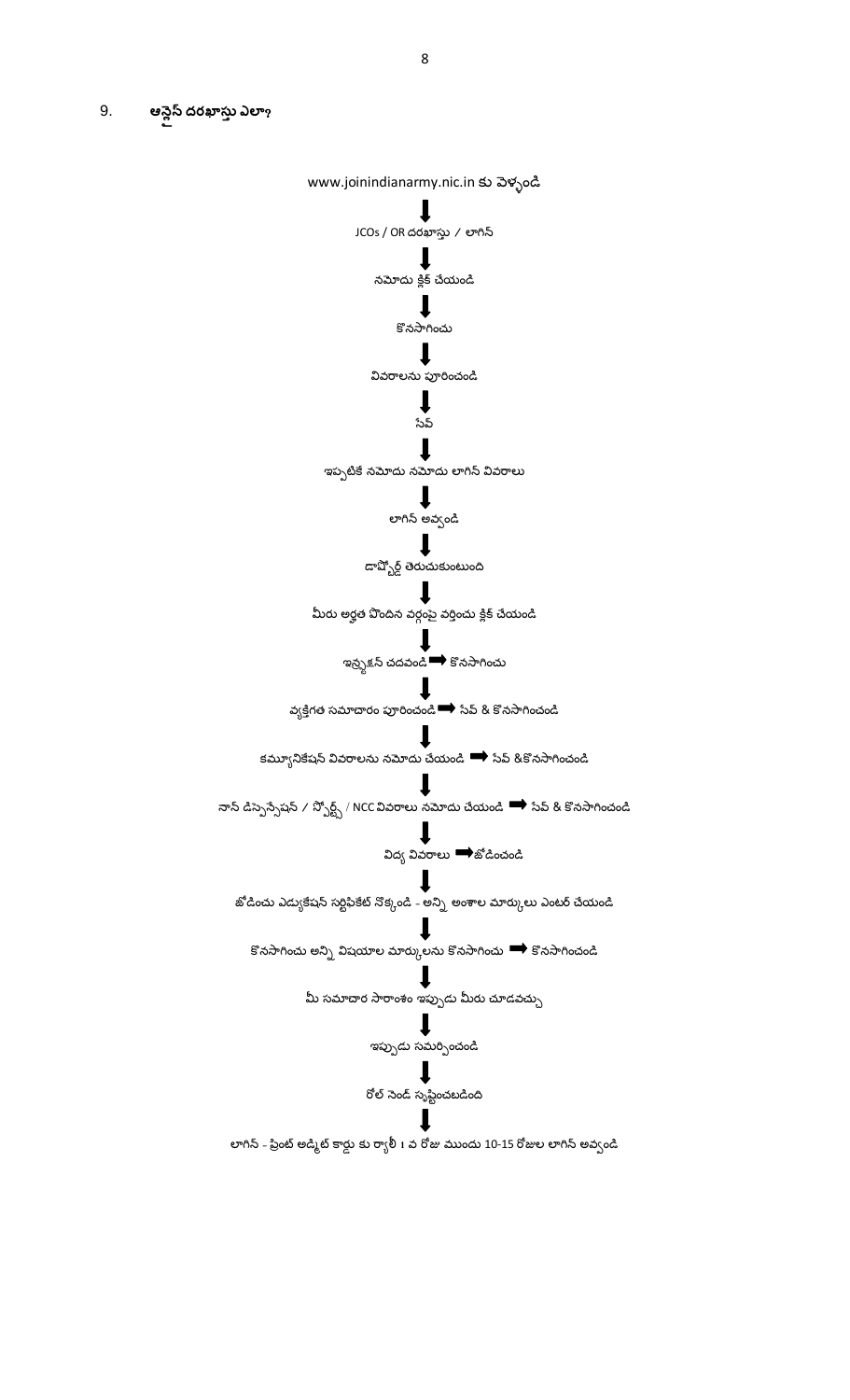#### $10.$ Selection Procedure. The under mentioned tests are mandatory for all:-

ఈ క్రింది పేర్కొనబడిన పరీక్షలు అభ్యర్తులందరికీ తప్పనిసరి:– ఎంపిక (ప(కియ:

#### **Physical Fitness Test (PFT).**  $(a)$

 $(\mathcal{Q})$ ఫిజికల్ ఫిట్నెస్ టెస్ట్ (PFT).

| S No         | <b>Test</b>                            | <b>Criteria</b>                                                                                                                                                                                                                                                               | <b>Remarks</b>                                                                                                                                                                                           |
|--------------|----------------------------------------|-------------------------------------------------------------------------------------------------------------------------------------------------------------------------------------------------------------------------------------------------------------------------------|----------------------------------------------------------------------------------------------------------------------------------------------------------------------------------------------------------|
| ∖కమ<br>సంఖ్య | పరీక్ష                                 | విధానం                                                                                                                                                                                                                                                                        | సూచసలు/ గమనికలు                                                                                                                                                                                          |
| (i)          | 1.6 KM Run<br>1.6 కిలో మీటర్ల పరుగు    | Upto 5 Mins 30 Secs - Group-I<br>5 Mins 31 Secs to 5 Mins 45 Secs-<br>Group -II<br>5 నిమిషాల 30 సెకండ్లల లోపు – పర్గం 1<br>5 నిమిషాల 31 సెకండ్ల నుండి 5 నిమిషాల 45<br>సెకండ్ల వరకు – 2వ వర్గం                                                                                 | Group-I: 60 Marks<br>Group-II: 48 Marks<br>1వ వర్గం – 60 మార్కులు<br>2వ వర్గం - 48 మార్కులు                                                                                                              |
| (ii)         | Beam (Pull Ups)<br>బీమష్స్ (పుల్లష్స్) | 10 Pull Ups - 40 Marks<br>9 Pull Ups - 33 Marks<br>8 Pull Ups - 27 Marks<br>7 Pull Ups - 21 Marks<br>6 Pull Ups - 16 Marks<br>10 ఫుల్లప్స్  – 40 మార్కులు<br>9 పుల్జప్స్ – 33 మార్కులు<br>8 పుల్జప్స్ – 27 మార్కులు<br>7 పుల్జప్స్ – 21 మార్కులు<br>6 ఫుల్హప్స్ - 16 మార్కులు | Arms & legs should be<br>straight, feet joined<br>with<br>pointing<br>toes<br>downwards<br>చేతులు మరియు కాళ్ళు<br>తిస్నగా ఉండపలెసు మరియు<br>బొటసదేళ్ళతో కలిపిస కాళ్ళు<br>చూపుతూ<br>(දිංධිදි<br>ఉండవలెసు. |
| (iii)        | 9 Feet Ditch<br>9 అడుగుల దిచ్ జంప్     | Candidates should qualify<br>అభ్యర్ధులు అర్హత పొందపలసి ఉండును.                                                                                                                                                                                                                |                                                                                                                                                                                                          |
| (iv)         | Zig-Zag Balance<br>జిగ్ఆాగ్ బ్యాలెన్స్ | Candidates should qualify<br>అభ్యర్ధులు అర్హత పొందపలసి ఉండును.                                                                                                                                                                                                                |                                                                                                                                                                                                          |

Note: The above are minimum prescribed standards and do not guarantee selection as a right to candidates achieving them. Final selection will be based on merit position of the candidates.

**సూచస:** పై తెలిపిన ప్రమాణాలు కనీస (ప్రమాణాలు మాత్రమే మరియు ఎటువంటి గ్యారెంటీ ఇవ్వబడదు. తుది నిర్ణయం అభ్యర్ధుల ప్రతిభ ఆధారంగా ఉండును.

Physical Measurement Test (PMT). As per eligibility requirement of category  $(b)$ given at Paragraph 4 (Eligibility Conditions).

భౌతిక కొలతల పరీక్ష (పి.యం.టి): పేరా 4లో పేర్కొసబడిన పరా్ల వారీ అర్హత అనుసరించి ఉండును (అర్హత గ ఎరతులు).

 $(c)$ **Medical.** The Medical Examination will be carried out on dates given by Medical Team. Candidates to check for date of Medical Examination at the rally site. Candidates referred to Military Hospital at rally site will report to concerned specialist at Military Hospital, Secunderabad along with three latest passport size photographs. Candidate will ensure that review medical is carried out on the dates given to them.

ఫైద్య పరీక్ష: వైద్య బృందం ఇచ్చిన తేదీలలో వైద్య పరీక్ష నిర్వహించబడును. అభ్యర్శలు వైద్య పరీక్ష తేదీ కొరకు ర్యాలీ సైట్లో చూడవలెను. వైద్య ఆరోగ్య పరీక్షల కొరకు ర్యాలీ సైట్ పద్ద సిఫారసు చేయబడిన అభ్యర్ధలు సికింద్రాబాద్ మిలిటరీ ఆసుపత్రిలోని సంబంధిత స్పెషలిస్ట్ పద్ద ముడు తాజా పాస్ఏోర్ట్ సైజ్ ఫోటోలతో సహా హాజరు కాపలెను. అభ్యర్శలకు కేటాయించిన తేదీలలో ఫైద్య సమీక్ష నిర్వహించబడును.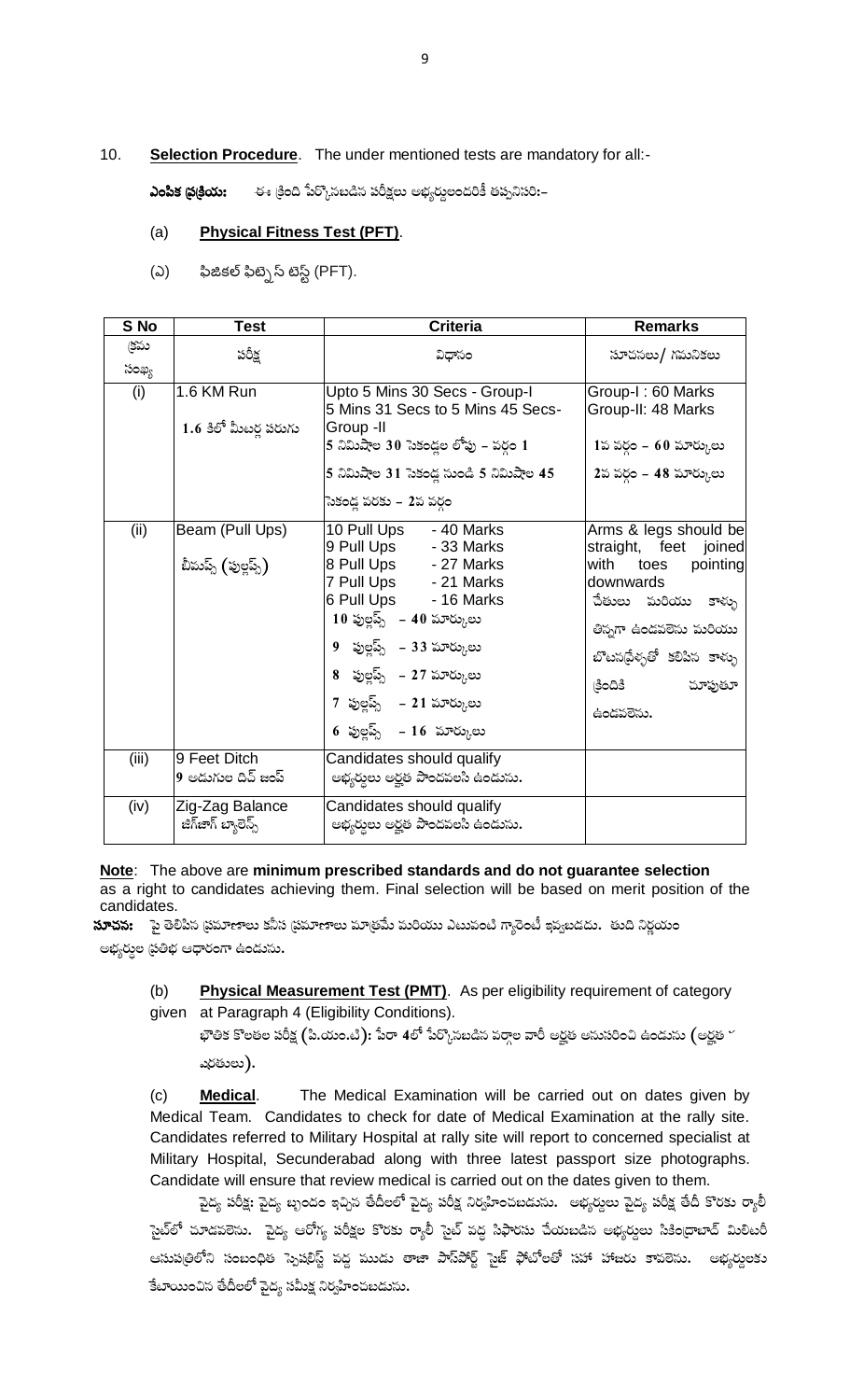Common Entrance Examination (CEE). All the candidates who have been  $(d)$ declared fit at rally site in the Medical Examination and those declared med fit from Military Hospital, Secunderabad will undergo a CEE conducted by Army Recruiting Office, Secunderabad. The location and date of CEE will be informed during the rally/ intimated later.

10

కామన్ థ్రవేశ పరీక్ష (సి.ఈ.ఈ): ర్యాలీ స్థలం పద్ధ పైద్య పరీక్షలో అర్హులుగా ధృవీకరించబడిస అభ్యర్శలందరూ పురియు సికింద్రాబాద్లోని మిలిటరీ ఆసుపత్రి చేత వైద్య <mark>పరంగా</mark> అర్హులైస అభ్యర్దలకు సికింద్రాబాద్లోని సైన్య నియామక అధికారి కామన్ (పపేశ పరీక్ష నిర్వహిస్తారు. కామన్ (పపేశ పరీక్ష యొక్క (పదేశం పురియు తేది అప్పటికప్పుడు తరువాత తెలియపరచబడును.

**Documents Required.** Candidates are advised to bring the documents in original  $11.$ on the day of the rally as per programme. Documents issued by District Administration of the 31 Districts of Telangana will only be accepted at the rally and further recruitment process. The documents should be arranged properly in a sequence and contained in a file cover along with one set of Photostat copy of each duly attested by a Gazetted Officer with his name and seal in English. Candidates are advised to check their certificate and Marks Sheet for mismatch of name, Date of Birth, Parent's name, School and other particulars in various certificates.

కావలసిన దస్తాపేజులు/ప(తాలు: నిర్దేశించిన కార్యక్రమం (పకారం ర్యాలీ నిర్వహించు తేదీన అభ్యర్నలు వారి అసలైన/ఒరిజిసల్ దస్తాపేజులను తేవలయును. ఆస్ట్రెస్ట్ అభ్యద్ధలు దరఖాస్తులు తెలంగాణలోని ముసుపటి 10 జిల్లాల ఆధారంగా దరఖాసు చేసుకొన్నప్పటికీ, అభ్యర్శలు తమ దస్తాపేజులు తెలంగాణలోని 31 క్రొత్త జిల్లాల ఆధారంగా తేవలెను. కావుస, తెలంగాణలోని 31 జిల్లల అధికారులు జారీ చేయబడిన దస్తాపేజులను మాత్రమే ర్యాలీలో మరియు — తదుపరి నియామక (ప్రక్రియలో ఆమోదించబడును. అభ్యర్ధుల దస్తాపేజులు ల్యామిసేట్ చేసి, సరియైన వరుస (కమంలో మా(తమే అమర్చవలెసు మరియు గజిటెడ్ అధికారి అభ్యర్ధి యొక్క ఫొటీస్టాట్ కాపీపై స<sup>్</sup>పేరుస ఆంగ్లంలో ఉన్న మొహరుతో మాత్రమే సంతకము చేసి ఫైల్ కవర్లో భద్రపరచి ఉంచవలెను. అభ్యర్శలు వివిధ ధృవీకరణ పత్రాలు మరియు మార్లు షీట్లపై మ పేరు, పుట్టిన తేది, తల్లిదండ్రుల పేరు, పాఠశాల పేరు మరియు ఇతర వివరాలు సరిగా ఉస్నవో లేవో అసే సరి చూసుకోవలెను.

All documents/rubber stamps/seals should be in **ENGLISH.** Following documents must be brought by the candidates:-

కావలసిన అన్ని దస్తాపేజులు/రబ్బర్ స్టాంపులు/మొహరులు ఆంగ్లంలోనే ఉండపలెను. అభ్యర్శలు ఈ క్రింది పేర్కొనబడిన పత్రాలను తేపలయుసు.

- SSC Mark Sheet (Class X). / యస్.యస్.సి మార్కుల షీట్ (పదవ తరగతి).  $(a)$
- Intermediate Mark Sheet (XII) and Certificate, where applicable.  $(b)$ ఇంటర్మీడియేట్ మార్కుల షీట్ ( 1 2వ తరగతి) మరియు సంబంధిత ధృవీకరణ ప@ుం.
- $(c)$ Degree Mark Sheet and Certificate, where applicable. డిగ్రీ పూర్కుల సీట్ మరియు ధ్నవీకరణ పత్రం.

**Nativity, Community, Caste & Date of Birth Certificate.** Candidates (d) to produce latest automated Nativity, Community and Date of Birth Certificate issued by newly formed 31 Districts Administration of Telangana in English. Any cutting/ alteration will not be accepted.

స్తానికత, కమ్యూనిటి, కులం మరియు పుట్టిన తేదీ ధృవీకరస పత్రాలు: అభ్యర్శలు వారి తాజా స్థానికత, కమ్యూనిటి, కులం మరియు పుట్టిన తేదీ ధృవీకరణ పత్రాలను తెలంగాణ రాష్ట్రంలోని క్రొత్తగా రూపొందించబడిన 31 జిల్లాల ప్రకారం ఆంగ్లంలో ఉండపలెను. ఎటువంటి కొట్టిపేతలు, తీసిపేతలు, మార్పులు ఆమోదించబడవు.

Study and Conduct Certificate from last Educational Institute in English (Not  $(e)$ more than six months old).

మునుపటి సంస్థలో చదివిన స్డడీ మరియు కాండక్ట్ ధృవీకరణ ప@ాలు (ఆరు నెలలకు మించని).

Character Certificate from Village Sarpanch/ Administrative Officer in English. (Not more than six months old). గ్రామ సర్పంచ్/పరిపాలన అధికారి వద్ద సుండి క్యారెక్టర్ సర్టిఫికేట్ ఆంగ్లంలో. (ఆరు సెలలకు మించని).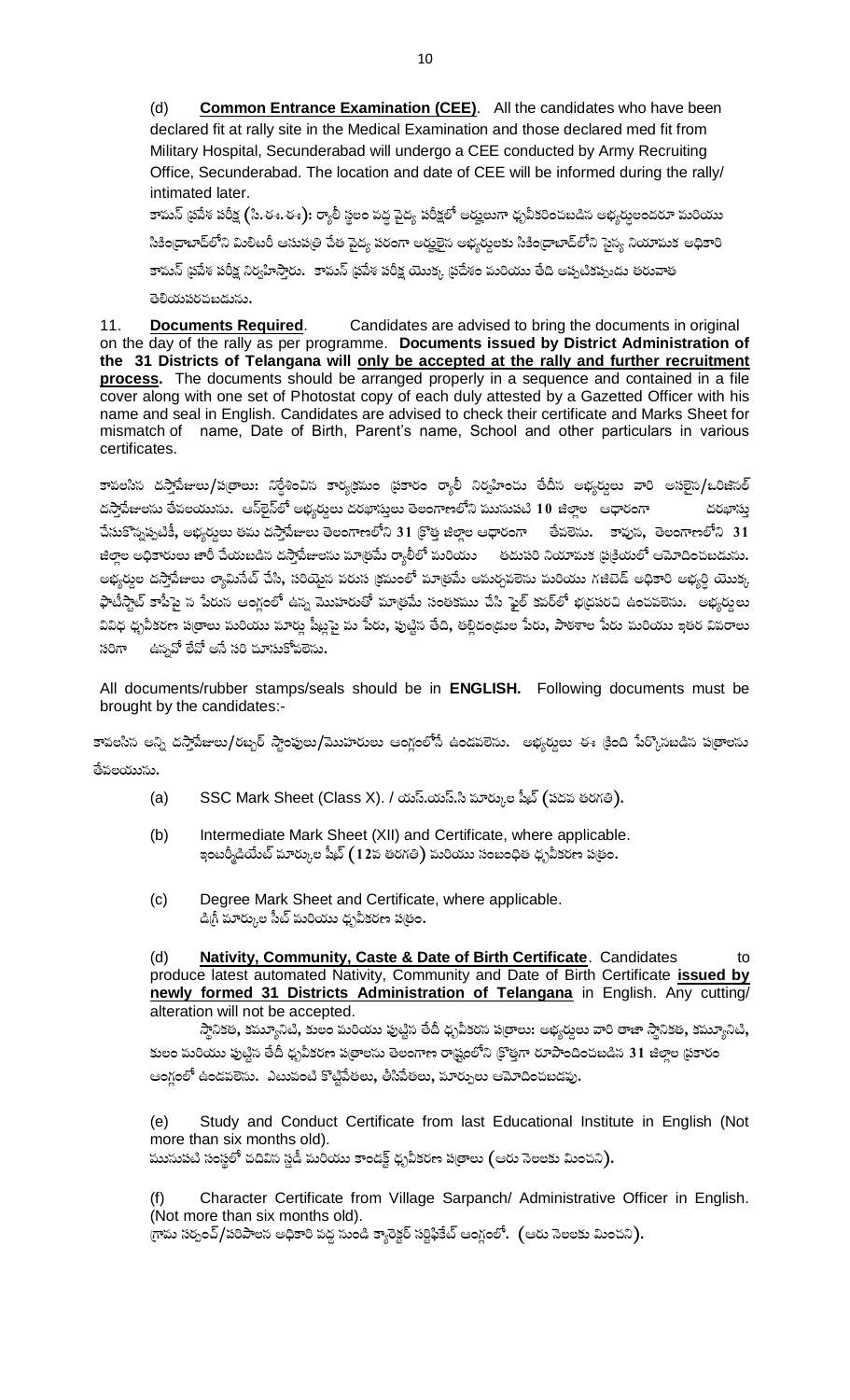Transfer certificate in original in ENGLISH.  $(a)$ అసలైన/ ఒరిగినల్ బదిలీ ధృవీకరణ ప(తం ఆంగ్లంలో.

 $(h)$ NCC/Sports/ITI & Computer certificate (O++ level), if held. యన్.సి.సి/క్రీడలు/ఐ.టి.ఐ మరియు కంప్యూటర్ ధృవీకరణ పత్రం (ఓ++ లెవల్), ఉస్న యెడల.

In case of Non Matric Candidates, Transfer Certificate signed by Headmaster/ Principal of the school & countersigned by District Education Officer and Mark Sheet of last examination appeared, duly affixed with school seal and attested by Headmaster. Seal and language should be in English. పెుటిక్యులేషన్ కాని అభ్యర్శలకు, పాఠశాల హెడ్మూస్టర్/(పిన్సిపాల్ చేత సంతకము చేయబడిన బదిలీ పత్రం జిల్లా విద్యాధికారి చేత మరల సంతకము చేయబడిన ధ్నవీకరణ ప⁄త్రం మరియు ముసుపటి పరీక్ష హాజరైన మార్కుల షీట్, పాఠశాల మొహరు మరియు హెడ్మూస్టర్ చేత ధృవీకరించబడినది. మొహరు మరియు భాష తప్పనిసరిగా ఆంగ్ల భాషలో ఉండపలెసు.

Twelve latest coloured 34mm x 45mm passport size photographs not taken  $(k)$ earlier than six months with Name and Date of Birth printed on bottom of photographs of the candidates. The photograph should be without facial hair (Beard) and preferably with light coloured background and plain/ light coloured shirt. అభ్యర్ధుల పేరు మరియు పుట్టిన తేది ముద్రించబడిన పస్నెండు 34 యంయం్డ 45 యంయం పాస్ఏిోర్ట్ సైజ్ ఫోటోలు ఆరు సెలల కంటే పాతవి కాకుండా ఉస్నవి. అట్టి ఫోటోలు గడ్డం లేకుండా పురియు లేత రంగు బ్యాక్(గౌండ్ కలిగి

సాదా/లేత రంగు షర్ట్ కలిగి ఉండవలెను.

All candidates will carry Aadhar card/ Aadhar Number for Aadhar Based  $(1)$ **Biometric Verification.** 

ఆధార్ ఆధారిత బయోమెట్రిక్ పెరిఫికేషన్ కొరకు అభ్యర్తులందరూ తమ ఆధార్ కార్డు/ ఆధార్ సంబరుసు తేవలసినదిగా కోరడమైనది.

### Son of Serviceman/ Son of Ex-Serviceman/ Son of War Widow & Battle Casualty.  $12<sub>1</sub>$ సైన్యంలో పని చేయుచున్న వారి కుమారుడు/ మాజి సైనుకిని కుమారుడు/ యుద్ధ వితంతువు కుమారుడు మరియ యుద్ధంలో చనిపోయిన వారి కుమారుడు:

There is provision for instant enrolment for Son of War Widows and Battle  $(a)$ Casualties. Eligible candidates to contact concerned Army Recruiting Office.

సస్ ఆఫ్ వార్ విడోస్ మరియు యుద్ధం ప్రాణనష్టం కోసం తక్షణ నమోదు కోసం ఏర్పాటు చేయబడింది. సంబంధిత ఆర్మీ నియామక కార్యాలయాన్ని సంప్రదించండి.

In case of son of serving soldier of JCO/OR or Officer/son of Ex Servicemen,  $(b)$ relationship certificate duly signed by Chief Record Officer/ Senior Record Officer of respective Record Office with date of birth, Joint Photographs of the candidate with his father will be produced.

సైన్యంలో పని చేయుచున్న జె.సి.ఓ/ఓ.ఆర్ లేక అధికారి కుమారుడు/ మాజి సైనుకుని కుమారుడుఅయిన యెడల ´ నంబంధిత ముఖ్య రికార్డు అధికారి/ సీనియర్ రికార్డు అధికారి చేత సంతకము చేయబడిస ధృవీకరించిబడిస పుట్టిన తేది ధృవీకరణ పత్రం, అభ్యర్ధి తన తండ్రితో కలసిన ఉన్న ఫొటోగ్రాఫ్ దాఖలు చేయవలెను.

 $(c)$ In case of the recruitment of dependents of Servicemen/ Ex-servicemen, an affidavit duly authenticated by Notary/ Class-I Magistrate to be given by the parent of the candidate that only one son/ brother will be taking bonus marks to get enrolled in the Army. Format of affidavit in non judicial stamp paper is attached with the notification.

సైనికుల/మాజీ సైనికులపై ఆధారపడి ఉన్న నియామకం అయిన యెడల, నోటరి/క్లాస్–1 మెజి(స్టేట్ చేత అధీకృ తం చేయబడిన ప్రమాణ ప్రతం అభ్యర్థి యొక్క తండ్రి కేవలం తన ఒక్క కుమారుడు/సోదరుడు మాత్రమే సైన్యంలో నమోదు చేయుటకు బోనస్ మార్కులను పొందుచున్నట్లగా ధృవీకరణ సమర్పించవలెను. నాన్ జుడీషియల్ స్టాంప్ పేపరుపై ధృ వీకరింపలసిన (పమాణ ప(తం యొక్క సమూనా ఈ (పకటన పెంట జతపరచడమైనది.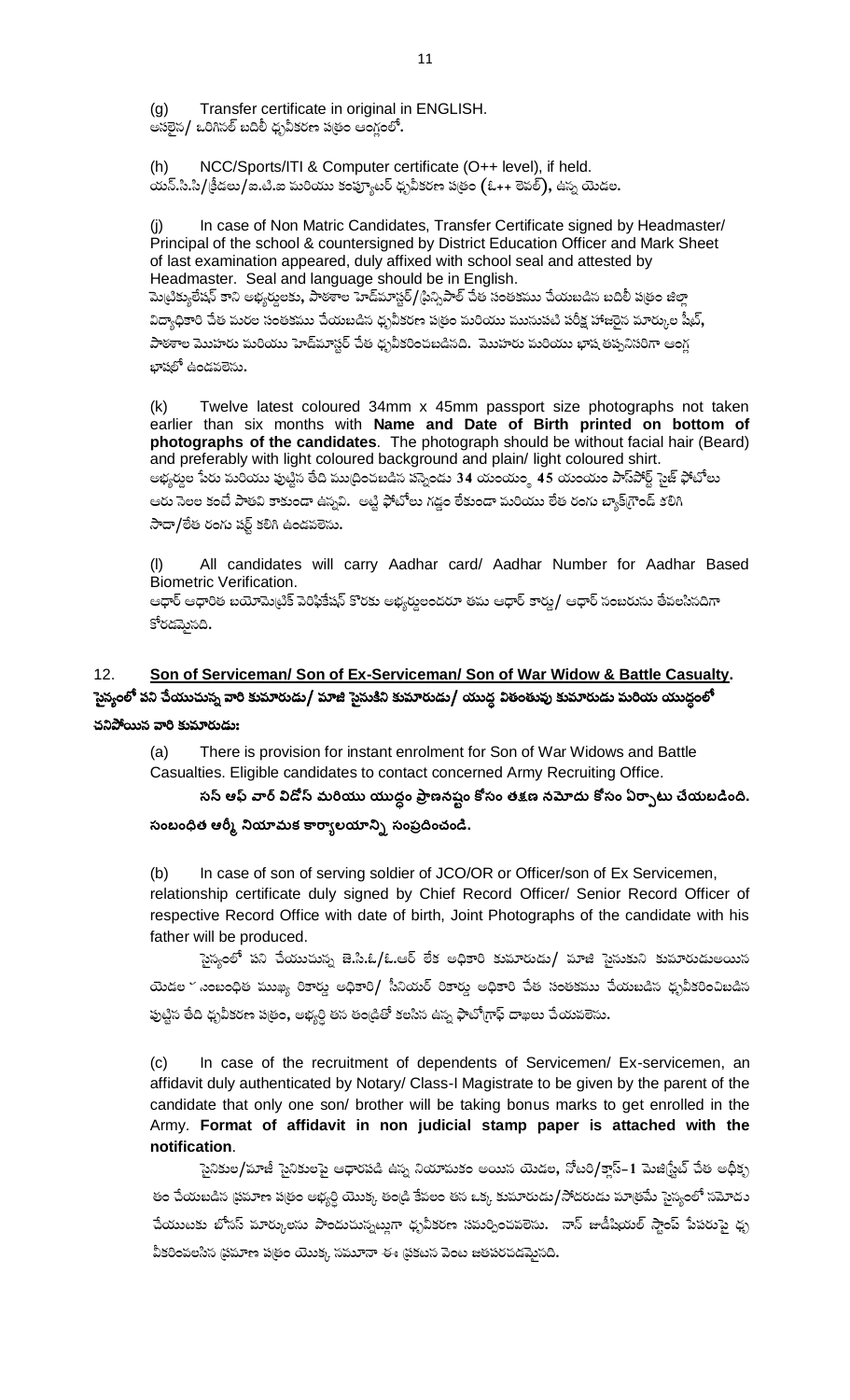Pay and Allowances and other Facilities. After enrolment a soldier is entitled to get  $13.$ approximately Rs 30,000/- per month as per Seventh Pay Commission and allowances as admissible along with other facilities such as free ration/ ration money, clothing, medical for self and accommodation, Railway warrant for self and dependents, Group Housing Scheme, Army Group Insurance Scheme of Rs 40,00,000/-. The other privileges are fully paid Annual Leave up to a maximum of 60 days, Casual Leave up to a maximum of 30 days, Medical Leave as recommended by Medical authorities and Leave Encashment up to 30 days in a calendar year and maximum 300 days in service.

పేతనాలు, భత్యాలు మరియు ఇతర సదుపాయాలు: ఒక సైనికుడిగా సమోదు చేయబడిన తరువాత 7వ పే కమీషన్ను అనుసరించి సెలకు రూ.30,000ల మూల పేతనం మరియు ఉచిత రీషస్/ రీషన్ డబ్బు, పస్తాలు, పైద్య మరియు పసతి, రైల్వే వారెంట్ తస కొరకు మరియు తసపై ఆధారపడిస వారిక కొరకు, గ్రూప్ హౌసింగ్ స్కీప్, రూ.25,00,000ల ఆర్మీ గ్రూప్ ఇన్**సూరెన్స్ పథకం** వంటి ఇతర భత్యాలు పొందుటకు అర్హత పొందగలరు. ఇతర హక్కులు ఒక క్యాలెండర్ సంవత్సరంలో 60 రోజుల మొత్తం పేతసం చెల్లించు వార్షిక సెలవు, 30 రోజుల క్యాజువల్ సెలవు, వైద్య అధికారులు ధృవీకరించిన విధంగా వైద్య సెలవు మరియు 30 రోజుల సెలఫు ఎస్క్హాష్మెంట్ మరియు 300 రోజుల కనీస సేవలు ఉండును.

#### Volunteers for Parachute Regiment/ Parachute Special Forces Battalions.  $14.$

Candidates achieving higher physical standards during the screening at the Rally Site have an option to volunteer for the elite Parachute Regiment / Parachute Special Forces Battalions.

## ప్యారాచూట్ రెజిమెంట్/ప్యారాచుట్ స్పెషల్ ఫోర్ను బెటాలియన్ వాలంటీర్లు.

అభ్యర్థలకు హైయర్ ఫిజికల్ స్టాండర్డ్స పుస్న వారిని ర్యాలీ సైట్లో స్రీనింగ్ చేసి ఎంపిక చేస్తారు ఎలైట్ ప్యారాచూట్ రెజిమెంట్ /ప్యారాచూట్ స్పెషల్ ఫోర్పు బెటాలియన్ ఎలైట్ (గూపు సందు ఎంపిక చేస్తారు.

15. Pension. Service pension is admissible to an individual on completion of mandatory minimum service and subject to rank

పించన్: ెస్యాంలో పని చేయు వ్యక్తులకు తప్పనిసరి కనీస సేప పూర్తి అయిన తరువాత వారి ర్యాంకును అనుసరించి ఉండుసు.

Promotion. A Sepoy can become an Officer/ Junior Commissioned Officer subject  $16.$ to certain laid down service conditions.

పదోస్పతి: కొన్ని షరతులకు లోబడి ఒక సిపాయి ఒక అధికారి/ జూనియర్ కమీషన్డ్ అధికారి కావచ్చును.

#### $17.$ Advisory/ సలహా:

 $(a)$ Candidates to be self-contained for food and water on the day of documentation, the day of screening and the days of medical examination. No candidate will be allowed to go out of the rally ground during the documentation/screening/medical tests.

దస్తాపేజులు స్వీకరించు సమయంలో, స్కీనింగ్ మరియు వైద్య పరీక్ష నిర్వహించు సమయంలో అభ్యర్శలు తపు ఆహారం మరియు నీరు స్వయంగా తేవలయుసు. డాక్యుమెంటేషన్/(స్కీనింగ్/పైద్య పరీక్షలు నిర్వహించు సమయంలో అభ్యర్ధలెవ్వరూ ర్యాలీ గ్రౌండును వదిలి బయటకు పెళ్ళరాదు.

Candidates are advised to report to the rally site strictly as per programme given  $(b)$ on the admit card to avoid overcrowding and unnecessary waiting at rally site.

ర్యాలీ స్థలము వద్ద అసవసరంగా పేచి ఉండుట మరియు గుంపును నివారించుటకు అభ్యర్శలకు ఇవ్వబడిన సలహా ఫ్రకారం వారు కార్యక్రమానికి హాజరు కావలెను.

 $(c)$ Candidates are advised to take care of their documents/belongings against theft during rally.

ర్యాలీ సపుయంలో దొంగతసం నుండి కాపాడుకొనుటకు అభ్యర్శలు వారి దస్తాపేజులు మరియు పస్తువుల .పట్ల జాగ్రత్త వహింపలెసు.

 $(d)$ Mobiles, tabs and calculators are not permitted at the rally site. ర్యాలీ స్థలం వద్దకు మొబైల్ ఫోన్లు, ట్యాబ్లు మరియు క్యాల్కులేటర్స్ అసుమతించబడవు.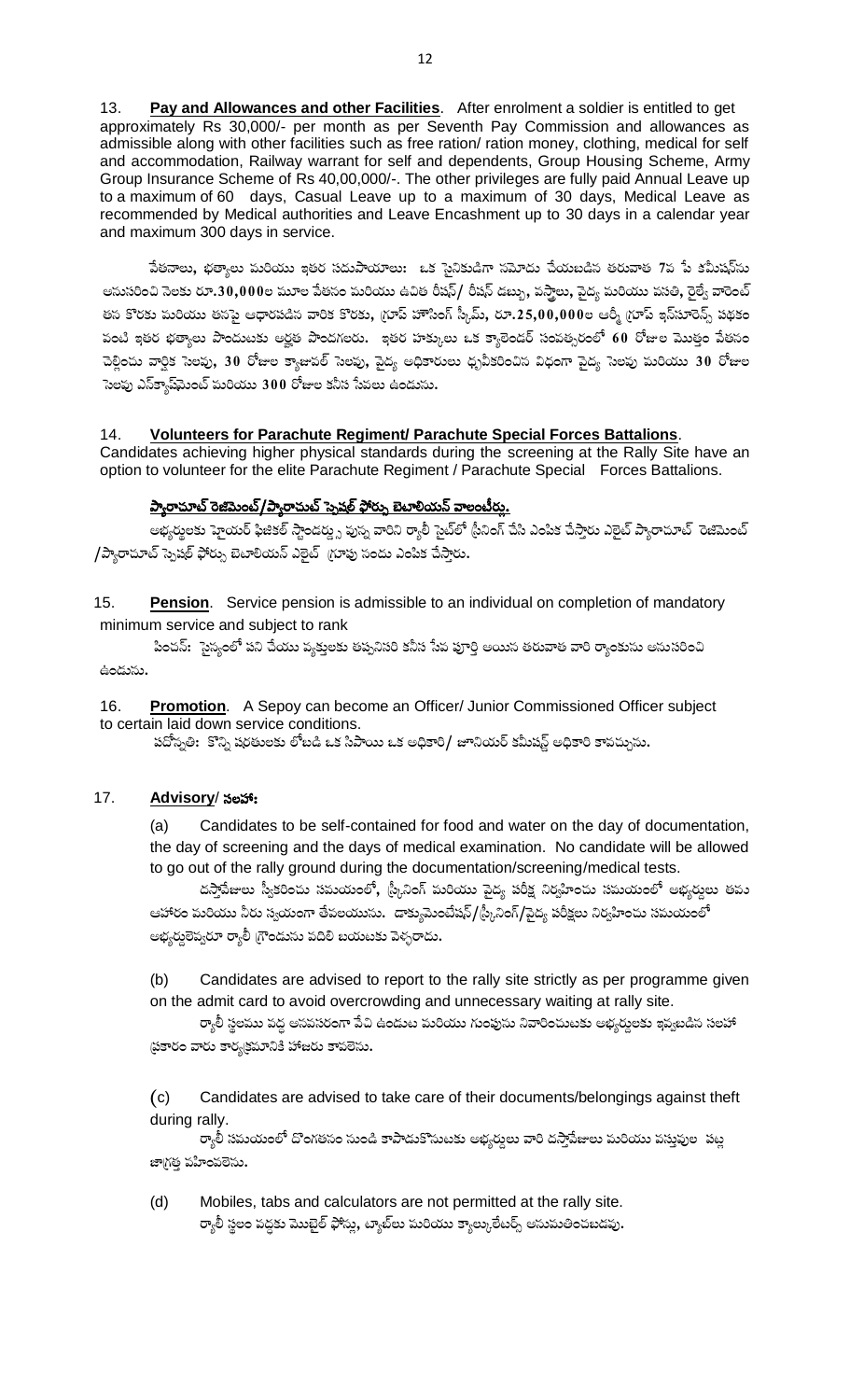Candidate should preferably view the film on 'Recruitment Procedure at a Rally  $(e)$ Site' on You Tube (Join Indian Army. Be a Winner for Life! Telugu) prior to reporting for rally.

ఈ ర్యాలీకు హాజరగుటకు ముందుగా అభ్యర్శలు యుట్యూబ్లో ర్యాలీ స్థలం వద్ద నియామక ప్రక్రియ అను చలస చిత్రాన్ని వీక్షించవలెసు మరియు (తెలుగు భాషలో భారతీయ సైన్యంలో చేరండి మరియు జీవితాన్ని గెలవండి).

#### Cautions for all Candidates / అభ్యర్థులందరికీ జాగ్రత్తలు: 18.

- Candidates are to be aware that on enrolment into the Indian Army, there will be  $(a)$ certain implications and restrictions on the Fundamental Rights guaranteed to him by the Constitution of India as per provisions of the Army Act (1950) and Army Rule (1954). The candidate will also have to furnish an undertaking to the effect during enrolment. సైన్యం చట్టం  $(1950)$  మరియు సైన్యం నియమం  $(1954)$ లోని నిబంధసలను అససరించి భారత రాజ్యాంగం తసకు హామీ ఇచ్చిన (పాధమిక హక్కులపై కొన్ని నిషేధాలు మరియు చిక్కులు కలవు అని, భారత సైస్యంలో చేరు అభ్యర్ధులు తెలుసుకోవలసి ఉంది. అభ్యర్ధులు సమోదు సమయంలో వారు పూనిక ఇవ్వవలసి ఉస్నది.
- Army will not be responsible for any injury or death caused to candidate during  $(b)$ recruitment rally. The candidate will participate at his own risk. నియాపుక ర్యాలీ నిర్వహించు సమయంలో అభ్యర్నలకు ఏదైనా గాయం లేక మరణం సంభవించిన యెడల సైన్య విభాగానికి ఎటువంటి బాధ్యత లేదు. అభ్యర్శలు వారు తమ సొంత పూచీపై ఈ ర్యాలీలో పాల్గొనవలసి ఉంది.
- $(c)$ Recruitment is a free service and candidates are cautioned against falling victim unscrupulous elements/middlemen/agents/touts. Paying money to to agents/touts is a crime. Candidates are advised not to waste time and money on such activity. No one can help except our hard work and merit. నియామకం ఉచిత సేవ మరియు యోగ్యత లేని అంశాలు/మధ్యవర్తులు/ఏజంట్ల/దళారుల భారి సుండి జాగ్రత్తగా ఉండవలసిందిగా కోరడమైనది. ఏజంట్లు లేక దళారులకు డబ్బు చెల్లించుట సేరము. అట్టి పసులలో అభ్యర్శలు తమ సమయం మరియు డబ్బు వృధా చేయరాదు. మీ యొక్క శ్రమ మరియు (ప్రతిభ మిసహాయించు ఎవ్వరూ ఎటుపంటి సహాయం చేయలేరు.
- $(d)$ Biometric identification & hand writing analysis will be done at each stage. Imposters will be caught and handed over to Police. ఎతి దశలోనూ బయోపెుటిక్ గుర్తింపు మరియు చేతి వ్రాత అధ్యయనం నిర్వహించబడును. మోసగాళ్ళను పట్టుకుని పోలీస్ వారికి అప్పగించబడును.
- $(e)$ Use of any unfair means will make the candidate liable to disqualification at any stages of recruitment whenever found. He will be handed over to Police thereafter. నియామకంలోని ఏ దశలోసైనా ఏదైనా అన్యాయానికి పాల్పడిన యెడల అభ్యర్శలు అర్హత కోల్పోదురు. ఆ తరువాత అట్టి అభ్యర్ధిని పోలీసు వారికి అప్పగించబడును.
- $(f)$ Production of fake certificate and making of false declaration will lead to cancellation of candidature and criminal prosecution under the law. తప్పుడు ధృవీకరణ ప@తం సమర్పించుట మరియు తప్పుడు ధృవీకరణ చేయుట పలన అభ్యర్ధి యొక్క అభ్యర్ధిత్వం రద్దు చేసి చట్ట (పకారం సేర విచారణ చేపట్టబడును.
- Candidates are liable to be disqualified for use of physical performance  $(g)$ enhancing drugs during recruitment rally. Army will not be responsible for any mishap during the run/other physical test due to consumption of drugs. నియామక ర్యాలీ సమయంలో భౌతిక సామర్థ్యం మరియు (డగ్స్ వాడకంపై పరీక్ష నిర్వహించబడును. నియావుక ర్యాలీలో పాల్గొను సమయంలో భౌతిక సామర్ద్యాన్ని పెంపొందించు (డగ్స్ ఉపయోగించినట్లు రుజువు అయిన యెడల వారి అర్హత లేని అభ్యద్ధలుగా (పకటించబడును. పరుగు పందెం/ ఇతర భౌతిక పరీక్షలు నిర్వహించు సమయంలో (డగ్స్ వాడకం పలస కలుగు సష్టమునకు ఆర్మీ బాధ్యత పహించదు.
- $(h)$ Military service is a volunteer service. మిలిటరీ సేవ స్వచ్చంధ సేవ.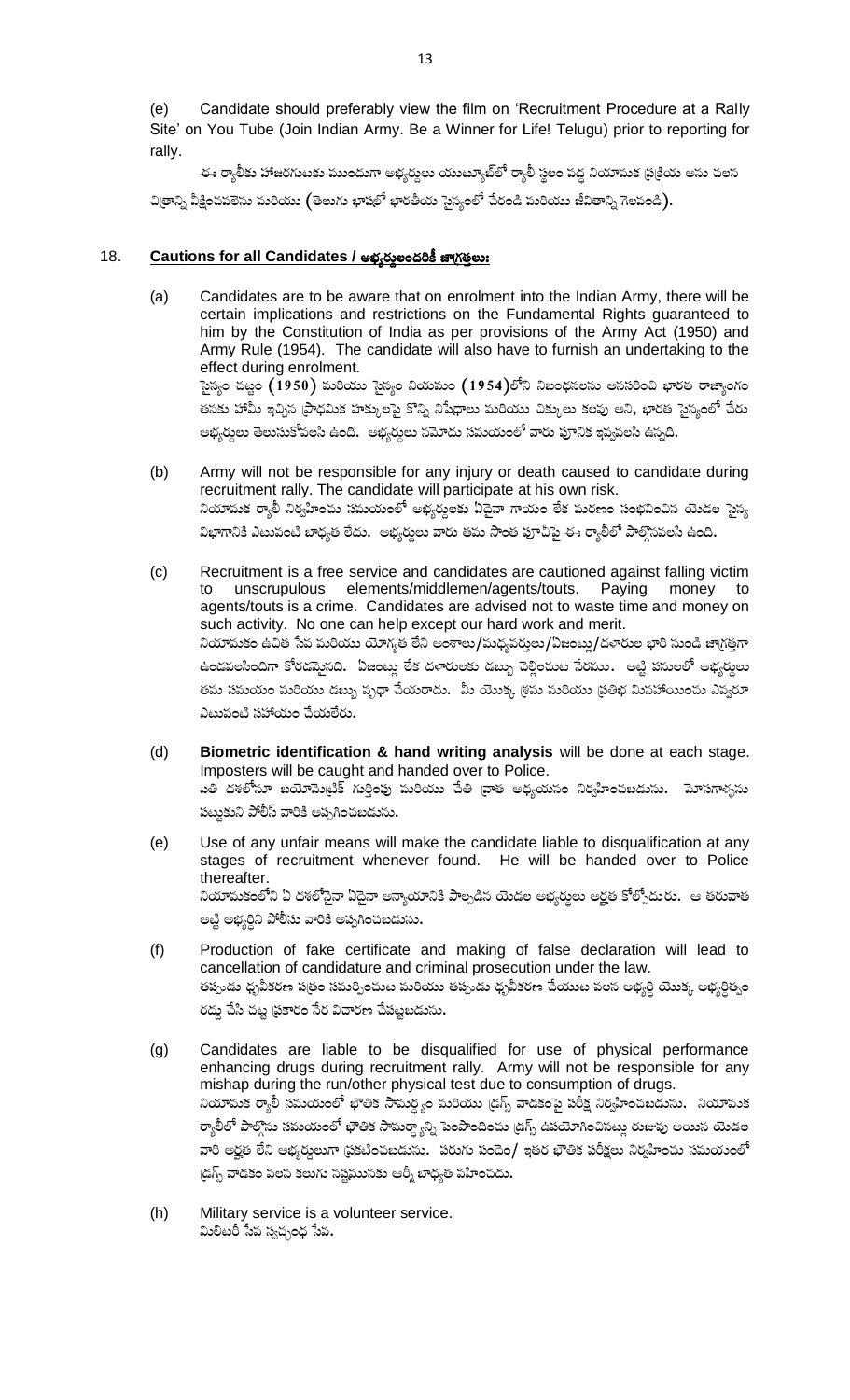- Text given in English language will be treated as correct in case of  $(j)$ mismatch of interpretation in Telugu. ఈ సూచనల తెలుగు అనువాదంలో ఏదైనా మార్పులు లేక తప్పిదాలు ఉన్న యెడల ఆంగ్ల భాషలో ఇవ్వబడిన సూచనలను సరియైనవిగా పరిగణించబవలెను.
- 19. In case of further query, see website at www.joinindianarmy.nic.in or contact Army Recruiting Office, Secunderabad (Telangana) at Tele No-040-27740059. తదుపరి సమాచారం కొరకు మా పెబ్సైట్ www.joinindianarmy.nic.inసు సందర్శించండి లేక సైనిక నియావుక

కార్యాలయం, సికింద్రాబాద్, తెలంగాణ పద్ధ టెలిఫోన్ సెం.040–27740059కు డయల్ పేయండి.

### Information given above is liable to change without notice. Disclaimer: Candidates are advised to keep themselves updated with details viz. Eligibility **Conditions, Venue etc.**

<mark>షరతులతో కూడిన సమాచారం</mark>: పై తెలిపిన సమాచారం ఎటువంటి నోటీసు లేకుండా మార్పులు చేయబడును. అభ్యర్తులు అర్హత షరతులు, పేదిక మొదలగు వివరాల కొరకు సమాచారం ఎప్పటికప్పుడు అప్ఉేట్ చేసుకోండి.

### Beware of Touts: - Recruitment process is fully automated. No one can help you in passing Physical, Medical or Written Examination. Only your hard work will ensure your selection.

<u>దళారులున్నారు జాగ్రత్త:</u> నియామకపు ప్రక్రియ పూర్తిగా స్వయంచాలకప్పెన ప్రక్రియ. భౌతిక, పైద్య మరియు వ్రాత పరీక్షలలో మీకు ఎప్వరూ సహాయపడలేరు. మీ శ్రమ మరియు (ప్రతిభ మా(తమే మీ ఎంపికకు ఉపయోగపడును.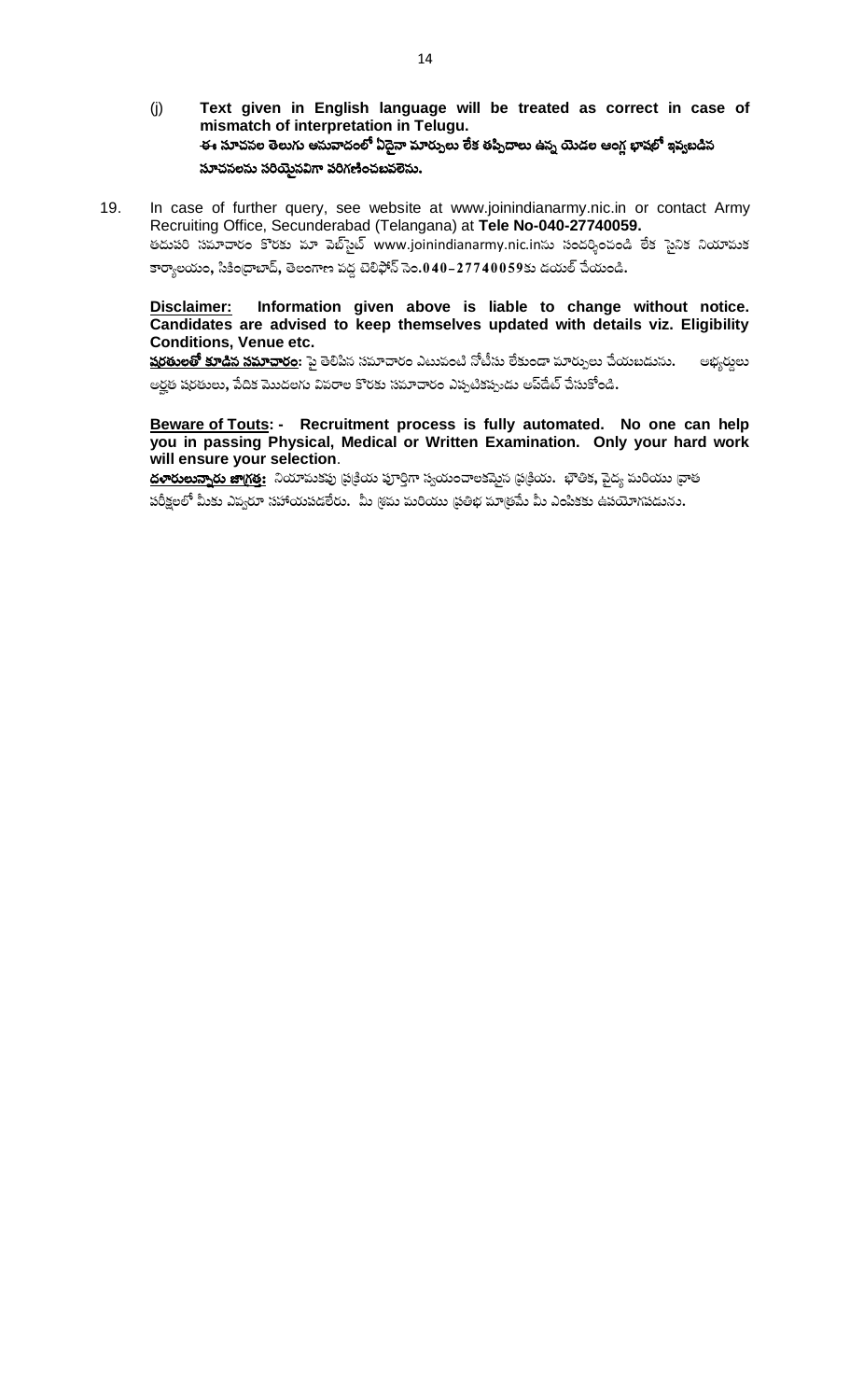### **NON JUDICIAL STAMP PAPER (FORMAT FOR AFFIDAVIT)**

1. J, Name \_\_\_\_\_\_\_\_\_\_\_\_\_\_\_\_\_\_\_\_\_\_\_\_\_\_\_\_\_\_\_Son of

while applying for enrolment in Army solemnly affirm & state the following in my respect

(a) I belong to the following Caste/Religion :-

Caste \_\_\_\_\_\_\_\_\_\_\_Sub Caste \_\_\_\_\_\_\_\_\_\_\_\_\_\_Religion \_

(b) My Residential Address is as under :-

| <b>Permanent Address (Address as per Nativity/ Permanent Resident</b> |
|-----------------------------------------------------------------------|
| Certificate).                                                         |

Passport size photo 3.5x4.5 cm

|                                    | Vill/Mohalla __________________________Tehsil __________________________ |
|------------------------------------|--------------------------------------------------------------------------|
|                                    |                                                                          |
| PIN __________________________     |                                                                          |
| <b>Postal Address.</b>             |                                                                          |
|                                    |                                                                          |
|                                    |                                                                          |
| Dist _____________________________ | State _________________________                                          |

(c) I am married/ Unmarried.

(d) I hereby certify that I am not involved in any civil/ criminal case.

PIN \_\_\_\_\_\_\_\_\_\_\_\_\_\_\_\_\_\_\_\_\_\_\_

# **OR**

Following court cases/ FIR are pending against me:-

 $(i)$ 

(ii) **Postal Address**.

 $(iii)$ 

(e) **Consent Cert**. I am below 18 yrs and my parents give their consent for attending the Army Rect Rally (if applicable).

## **Signature of Father: \_\_**\_\_\_\_\_\_\_\_\_\_\_\_\_.

2. I give an undertaking that all documents submitted by me are correct. All documents issued by govt organisations/ offices have been signed by authorized designated and govt officials. If any document at any stage is found fake, I am aware that I will be dismissed from service and FIR will be lodged against me.

## **Signature of Notary Signature of Candidate**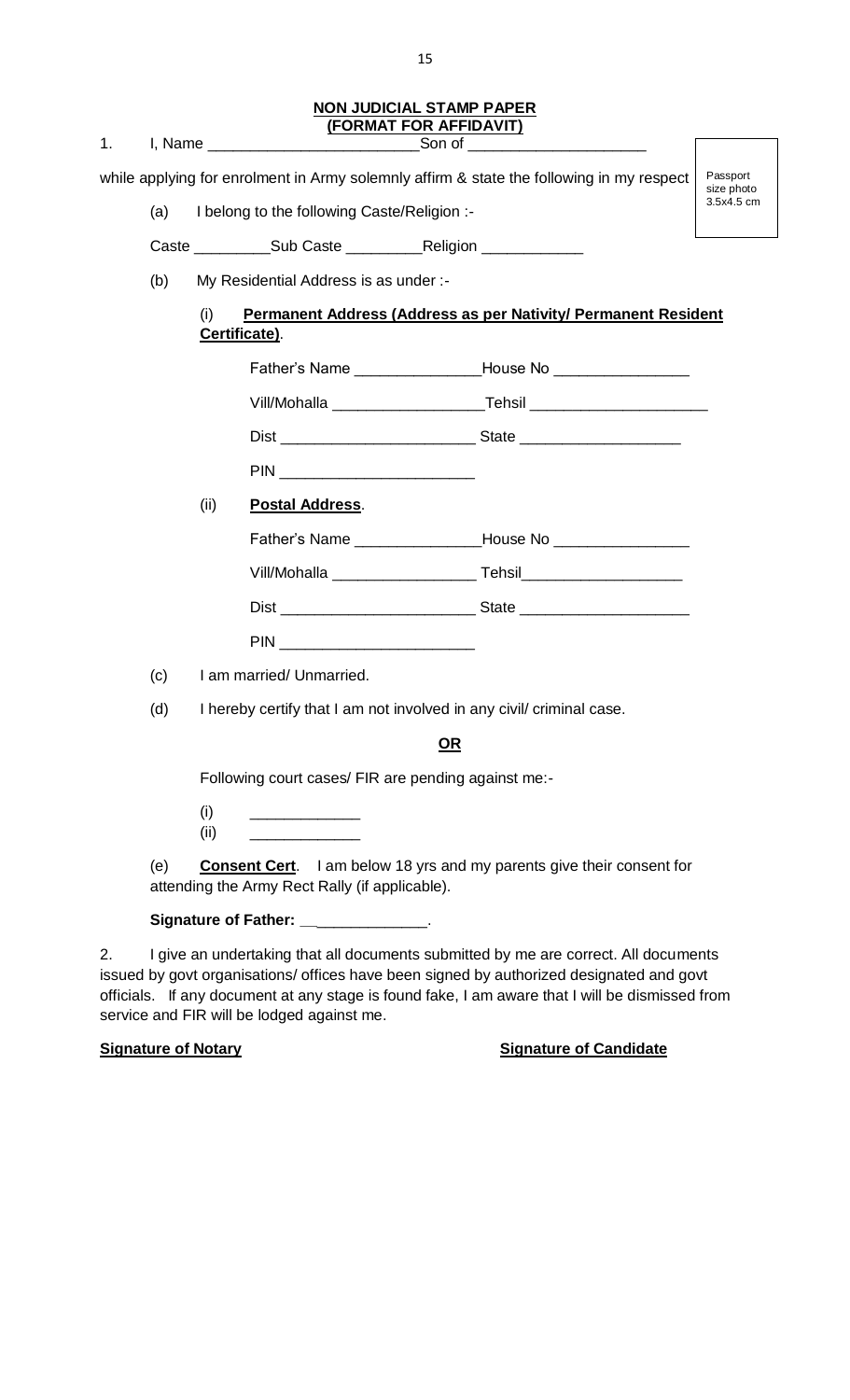|                       |                                                                                                                                                                    | (భమాణ పత్రం కొరకు సమూనా) |                 |
|-----------------------|--------------------------------------------------------------------------------------------------------------------------------------------------------------------|--------------------------|-----------------|
| 1. సేను, <b>అ</b> నగా |                                                                                                                                                                    |                          |                 |
|                       | సైన్యంలో చేరుటకు సమోదు కొరకు దరఖాస్తు చేసుకొనుచూ (పమాణపూర్వకంగా నా తరపున తెలియ చేయుసది ఏమనగా:                                                                      |                          |                 |
|                       | (ఎ) నేసు ఈ క్రింది మతం మరియు కులానికి చెందినవాడసు.                                                                                                                 |                          |                 |
|                       | కులం _____________________, ఉప కులం _____________________, పుతం ________                                                                                           |                          | పాస్ట్ స్టాజ్   |
|                       | (బి) నా నిపేశ చిరునామా ఈ క్రింద పేర్కొసబడినది:                                                                                                                     |                          | ఫాటో<br>3.5x4.5 |
|                       | $\left(1\right)$ శాశ్వత చిరునామా (స్థానికత అనుసరించి చిరునామా/ శాశ్వత నివాస ధృవీకరణ ప@ుం):                                                                         |                          | సెం.మీ.         |
|                       |                                                                                                                                                                    |                          |                 |
|                       |                                                                                                                                                                    |                          |                 |
|                       |                                                                                                                                                                    |                          |                 |
|                       |                                                                                                                                                                    |                          |                 |
|                       | $(2)$ పోస్టల్ చిరునామా:                                                                                                                                            |                          |                 |
|                       | తండి పేరు __________________________________, ఇంటి సెంబరు _____________________                                                                                    |                          |                 |
|                       |                                                                                                                                                                    |                          |                 |
|                       |                                                                                                                                                                    |                          |                 |
|                       | 35                                                                                                                                                                 |                          |                 |
|                       | (సి) సేను వివాహతుడసు/ అవివాహితుడసు.                                                                                                                                |                          |                 |
|                       | (డి) నాపై ఎటువంటి సివిల్ లేక క్రిమిసల్ కేసులు మోపబడలేదని సేను ఇందుమూలంగా ధృవీకరించుచున్నాను.                                                                       |                          |                 |
| ేక                    |                                                                                                                                                                    |                          |                 |
|                       | నాపై ఈ క్రింది కోర్టు కేసులు/ (పాధమిక దర్యాప్తు నిపేదిక నమోదు కాబడినవి:                                                                                            |                          |                 |
|                       |                                                                                                                                                                    |                          |                 |
| (2)                   |                                                                                                                                                                    |                          |                 |
|                       | $($ ఈ) ఆమోద ధృవీకరణ ప(తం: నా పయస్సు 18 సంవత్సరముల కంటే తక్కువ ఉస్నది మరియు సైన్య నియామక ర్యాలీలో<br>పాల్గొనుటకు నా తల్లిదం(డులు ఆమోదం తెలిపినారు (వర్తించిన యెడల). |                          |                 |
| తండ్రి సంతకము:        |                                                                                                                                                                    |                          |                 |

2. సేసు దాఖలు చేసిస దస్తాపేజులు/పత్రాలస్నీ సరియైనపని సేసు పూనిక ఇస్తున్నాసు. ప్రభుత్వ/సంస్థలు/కార్యాలయాల చేత జారీ చేయబడిన దస్తాపేజులన్నీ అధీకృత అధికారులు మరియు థ్రభుత్వ అధికారుల చేత సంతకాలు చేయబడినవి. ఏ దశలోసైనా సేసు దాఖలు చేసిన దస్తాపేజులు తప్పుడుపని నిరూపించబడిస యెడల సస్ను నా విధుల సుండి తొలగించి నాపై (పాధమిక దర్యాప్తు నిపేదిక సమోదు చేయబడుననిన నాకు తెలుసు.

నోటరీ సంతకము

అభ్యర్ధి సంతకము

నాన్ జుడీషియల్ స్టాంపు పేపరు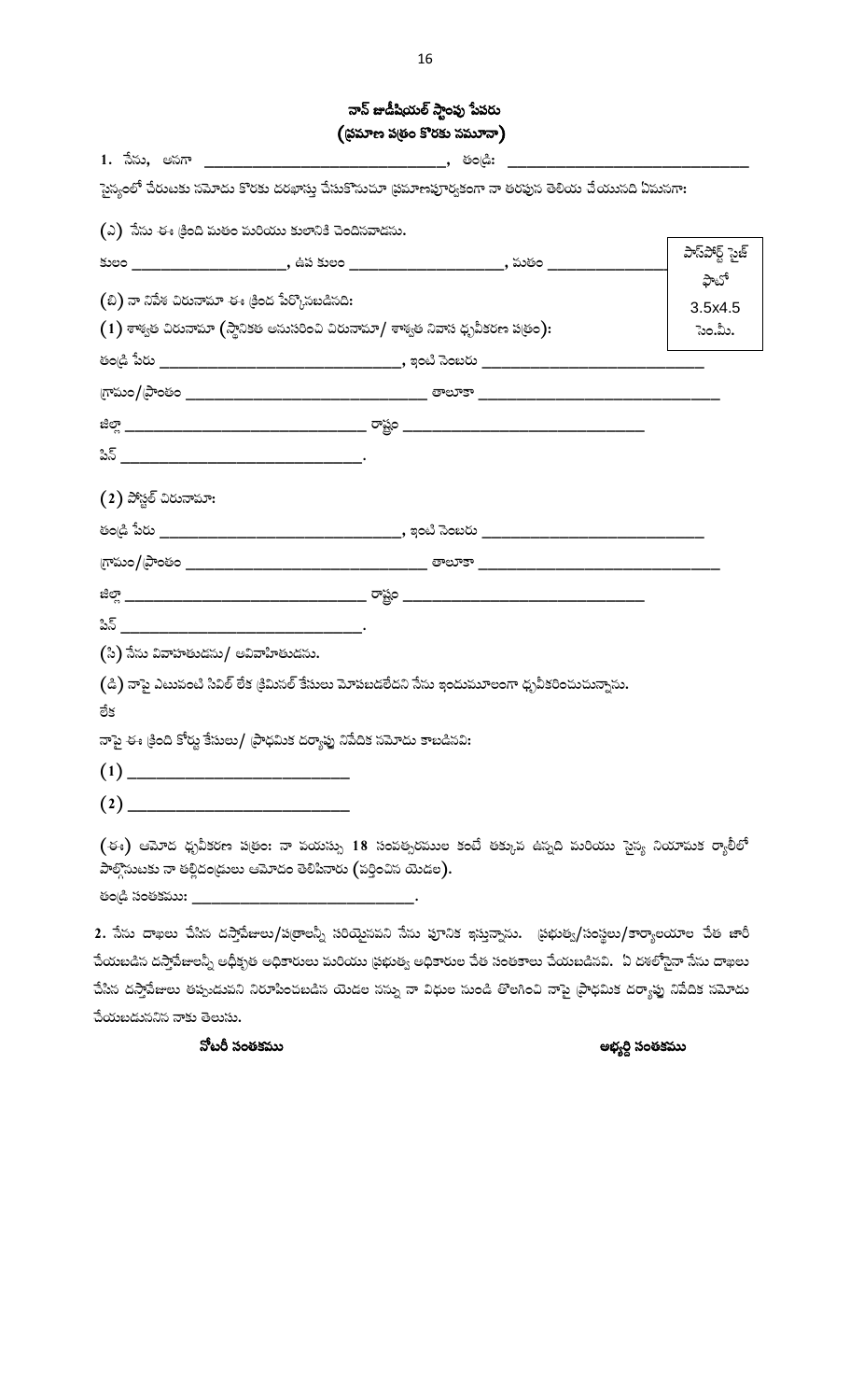### **NON JUDICIAL STAMP PAPER (FORMAT FOR AFFIDAVIT)**

**JOINT PHOTOGRAPHS OF CANDIDATE WITH FATHER/ MOTHER/ BROTHER SELF ATTESTED BY FATHER/ MOTHER/ BROTHER (AS THE CASE MAY BE)**

1. I, No \_\_\_\_\_\_\_\_ Rank\_\_\_\_\_\_\_Name\_\_\_\_\_\_\_\_\_\_\_\_\_\_\_\_\_\_\_\_\_ of (Unit) hereby declare that (candidate Name) \_\_\_\_\_\_\_\_\_\_\_\_\_\_\_\_\_\_\_\_\_\_\_whose a photograph is affixed above is my son / real brother.

2. Particulars of the candidate is as under :-

| (a) | Name of the candidate       | ٠ |  |
|-----|-----------------------------|---|--|
| (b) | Relationship with applicant |   |  |
| (c) | Father's Name               | ٠ |  |
| (d) | Mother's Name               | ٠ |  |
| (e) | Address                     | ٠ |  |

(f) Date of Birth \_\_\_\_\_\_\_\_\_\_\_\_\_ as per birth certificate No \_\_\_\_\_\_\_\_\_\_ issued by \_\_\_\_\_\_\_\_\_\_\_ (Issuing Authority) and as recorded in the Matriculation Certificate No Lissued by \_\_\_\_\_\_\_\_\_\_\_\_\_\_\_\_\_\_\_\_\_\_\_\_\_\_\_\_\_\_\_ Education Board.

3. Details of other ward (Sons) are as under:-

| No | Name |                           | Remarks              |  |  |
|----|------|---------------------------|----------------------|--|--|
|    |      | <b>Student</b><br>(Class) | Employed<br>Civilian |  |  |
|    |      |                           |                      |  |  |
|    |      |                           |                      |  |  |

4. It is certified that my son, \_\_\_\_\_\_\_\_\_\_\_\_\_\_\_\_\_\_\_\_\_\_\_\_\_\_ should be granted the laid down bonus marks as this facility has not been utilized by me for any other son before, in any rect rally held anywhere in the country.

5. I undertake that I am liable to be punished under Army Act if the declaration made by me at Para 1 to 4 above is found to be incorrect / false at any stage.

Date : 2018 2018 (Signature of serving Soldier/Ex-serviceman) Army No, Rank, Name & Unit)

\_\_\_\_\_\_\_\_\_\_\_\_\_\_\_\_\_\_\_\_\_\_\_\_\_\_\_\_\_\_\_\_\_